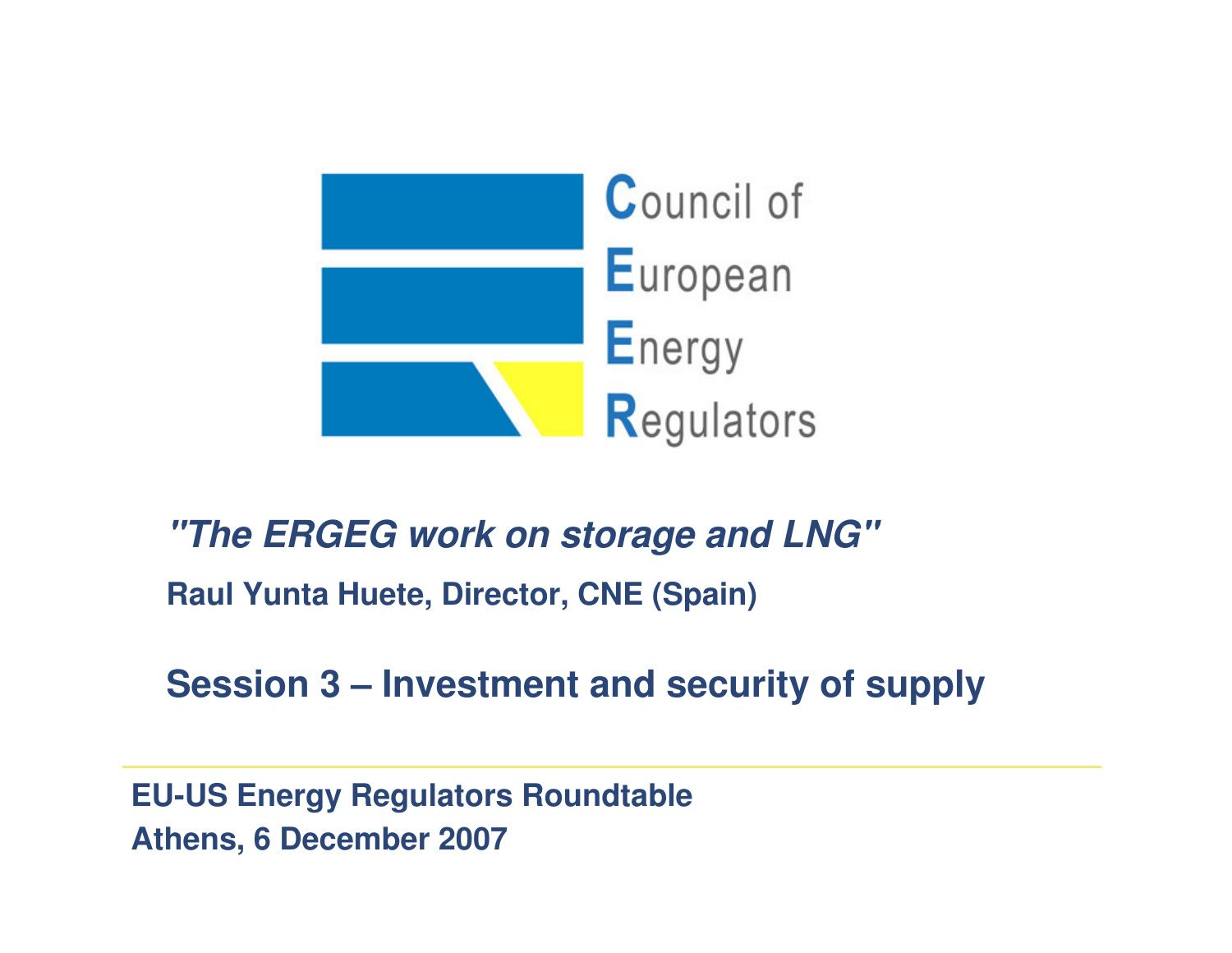![](_page_1_Figure_1.jpeg)

- $\bullet$ **The ERGEG work on storage**
- $\bullet$ **The ERGEG work on LNG**
- $\bullet$ **Next steps and looking forward**

![](_page_1_Figure_5.jpeg)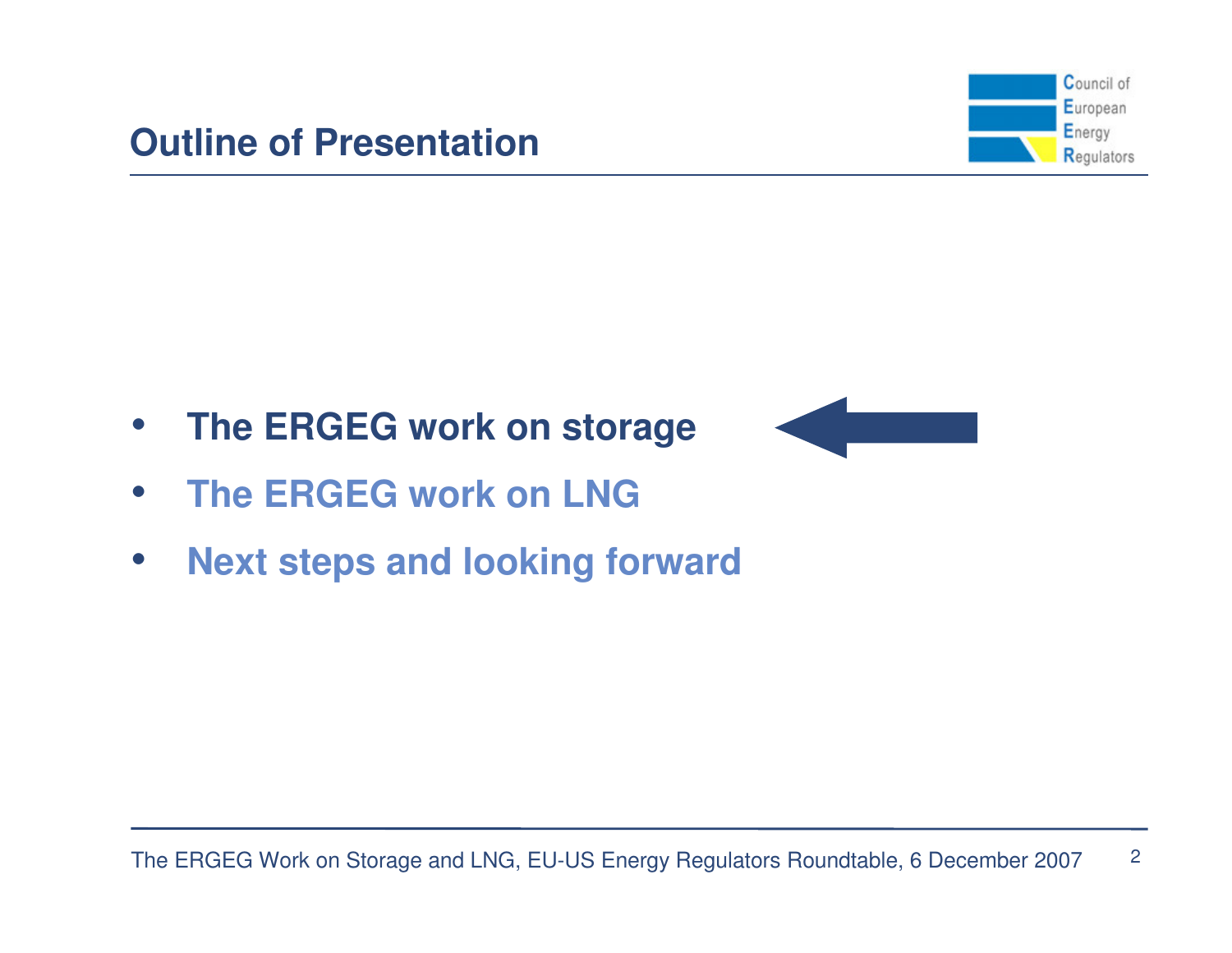![](_page_2_Picture_1.jpeg)

The departure point of ERGEG work on storage:

- $\bullet$  The 2003/55/EC Gas Directive's provisions of Article 19(1) require, where technically and/or economically necessary, that third party access (TPA) to storage and linepack services is **offered for providing efficient access to the system** for the supply of customers, as well as for the organisation of access to ancillary services. Article 19(1) also establishes that Member States can **choose either negotiated (n) or regulated (r)** third party access or both of these procedures.
- • The introduction of storage access rights stems from the acknowledgement that the lack of **storage access is an important obstacle in achieving a fully operational and competitive internal market**.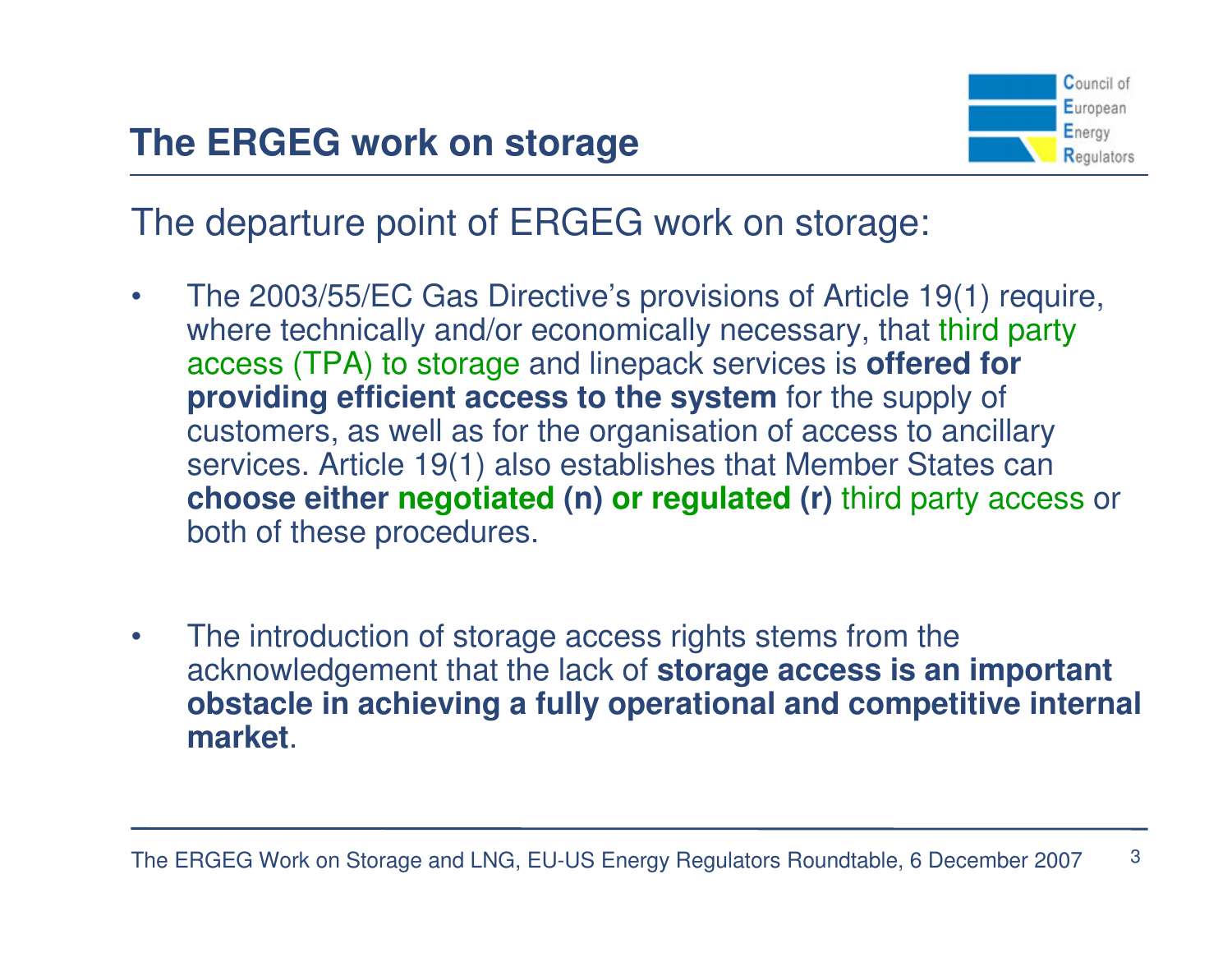# **The ERGEG work on storage**

![](_page_3_Picture_1.jpeg)

# Underground Storage Capacity in Europe

![](_page_3_Figure_3.jpeg)

The ERGEG Work on Storage and LNG, EU-US Energy Regulators Roundtable, 6 December 20074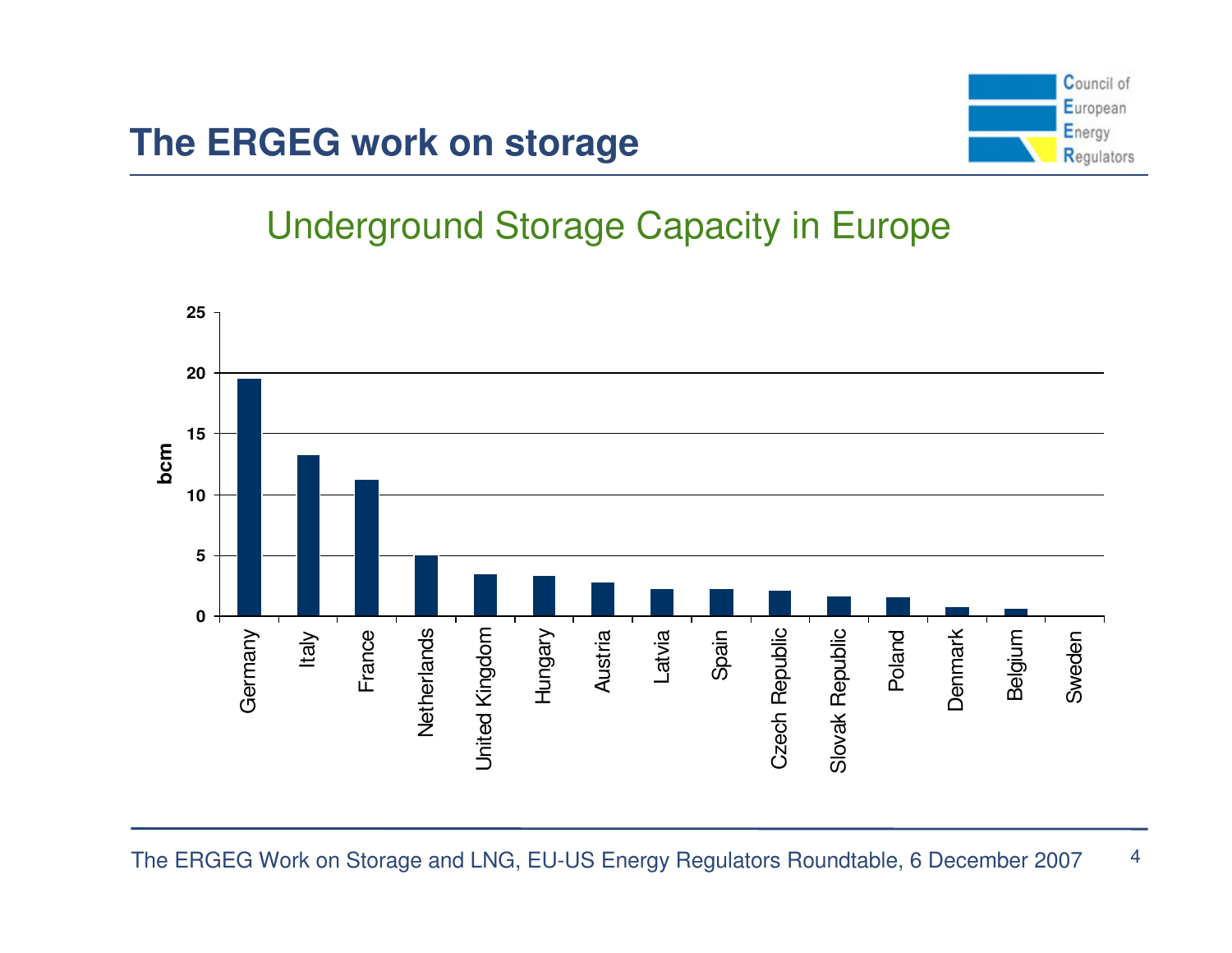# **The ERGEG work on storage**

![](_page_4_Figure_1.jpeg)

![](_page_4_Figure_2.jpeg)

Source: Underground Gas Storage in the World, Cedigaz, June 2006

The ERGEG Work on Storage and LNG, EU-US Energy Regulators Roundtable, 6 December 2007

5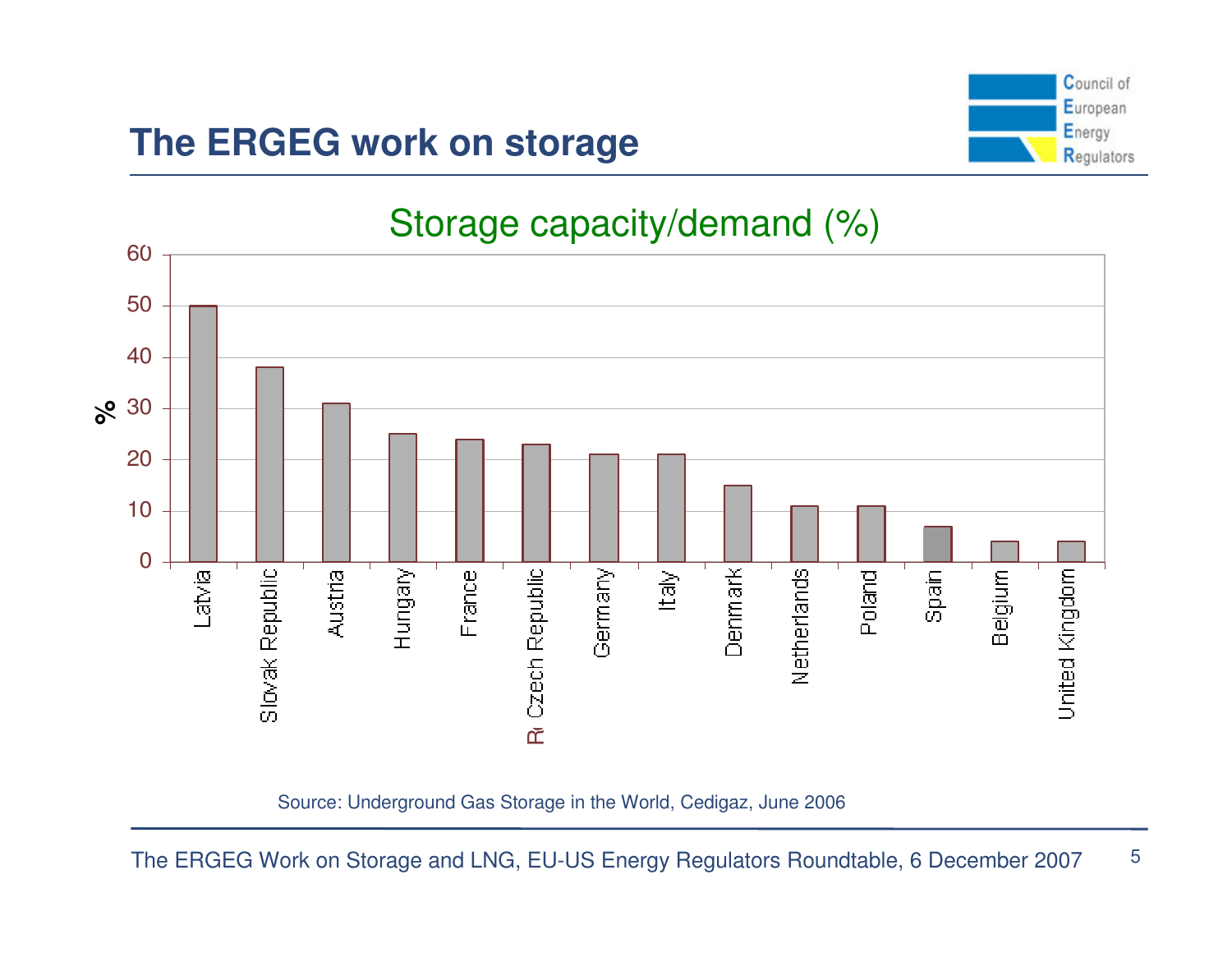# **The ERGEG work on storage**

![](_page_5_Picture_1.jpeg)

Access to storage, but also to linepack services, plays a crucial role in the development of a competitive European assembly for the following development of a competitive European gas market, for the following reasons:

- • although situations differ widely, storage and linepack are main tools for **providing flexibility services** in Europe;
- $\bullet$  the ability to **adapt supply** to foreseeable variations in **demand** and accommodate fluctuations of demand with supply, is one of the prerequisites for entering and operating in the gas market;
- $\bullet$  failure to provide the flexibility services required by the market can adversely **affect** the simultaneous opening of national markets and thus **competition in a single European market**.

![](_page_5_Picture_6.jpeg)

Therefore, it is of the utmost importance that Member States apply a common set of principles to choose the most suitable procedure for granting access to storage facilities and linepack, according to local market characteristics and with a view to **fostering competition at EU level**.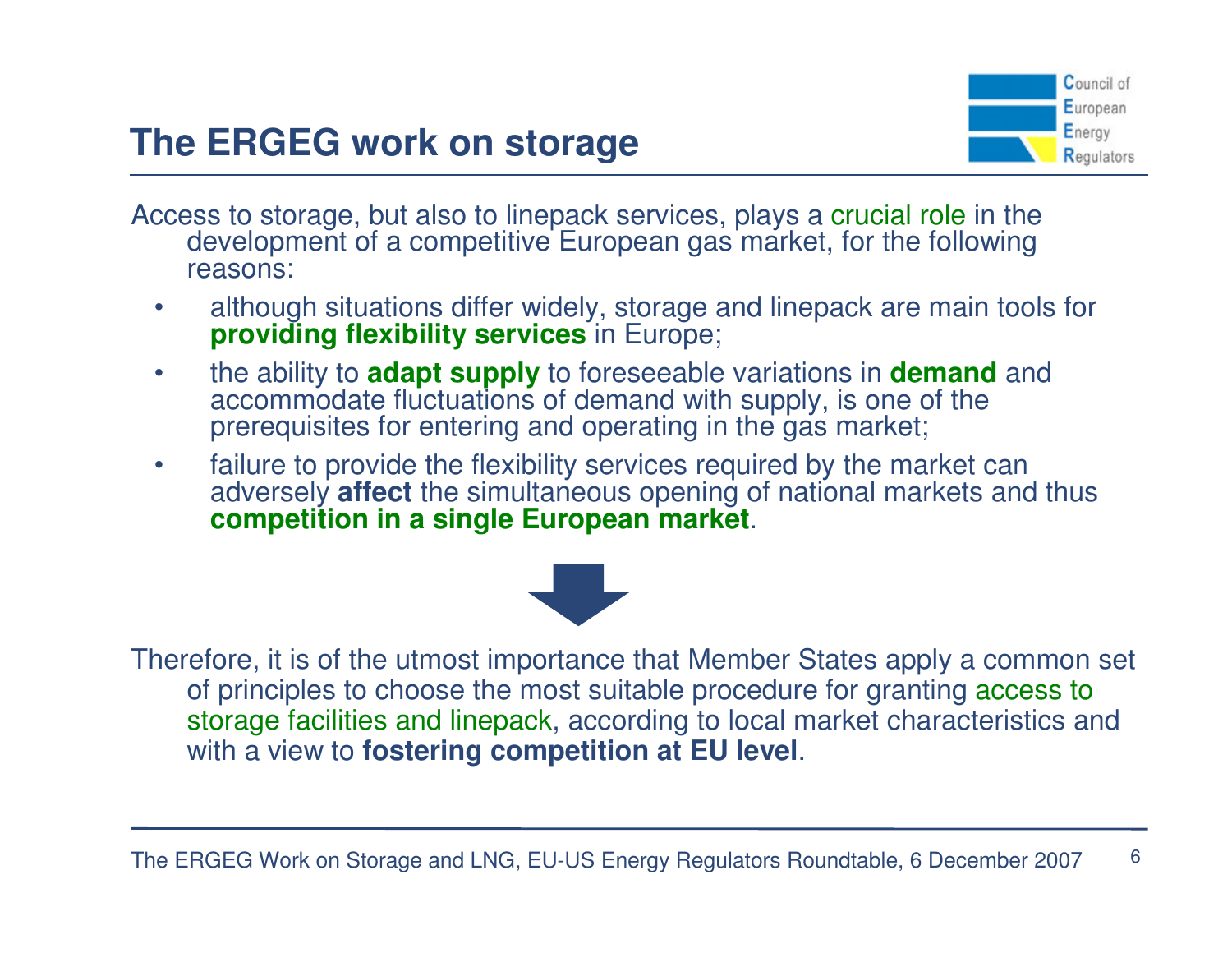![](_page_6_Figure_1.jpeg)

7

**List of works undertaken by ERGEG on Storage**:

- **1. Recommendations** on implementation of Third Party Access (TRA) to Storage and Linepack
- **2.Guidelines** for Good TPA Practice for Storage System Operators (GGPSSO)
	- **3. 1st Monitoring** report of GGPSSO

![](_page_6_Figure_6.jpeg)

The ERGEG Work on Storage and LNG, EU-US Energy Regulators Roundtable, 6 December 2007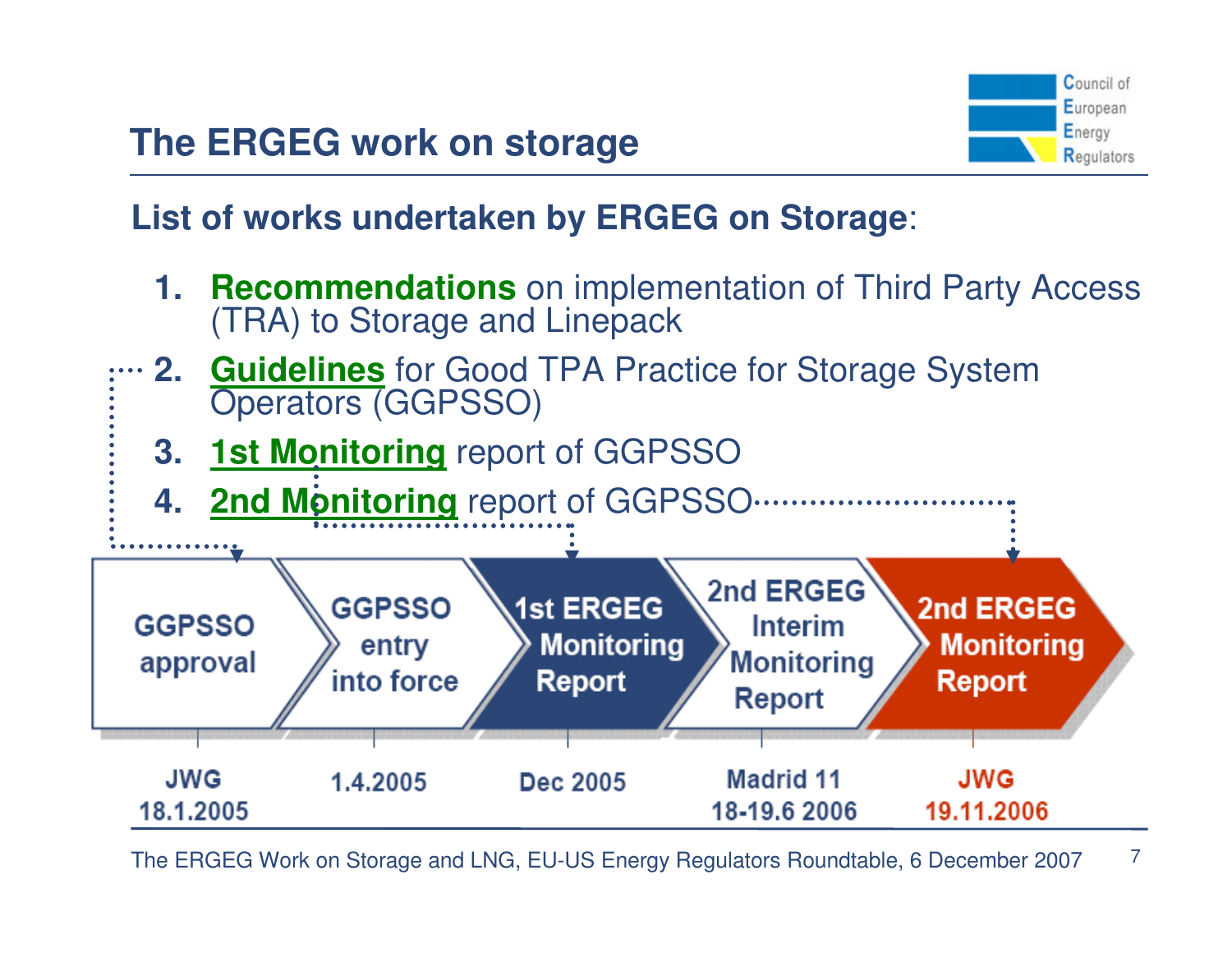### **Recommendations on implementation of TPA to Storage and Linepack**(**Issued Dec'03**):

 $\bullet$ **Choose between rTPA and nTPA** according to an in-depth analysis of<br> **Choose between rTPA and nTPA** according to an in-depth analysis of national market conditions for each flexibility service, adopting the best procompetitive solution.

**Council of** European Energy **Regulators** 

- $\bullet$ **Adopt nTPA only where competition is actually in force** or, in the case of new entrants, in order to assure level playing field conditions or provide incentives to new investments.
- • In the case of the choice of nTPA, assume the burden of proof, provide and publish appropriate information.
- • Foster all measures suited for the development of spot markets and, according to market demand, new investments aiming at an increased availability of flexibility services.
- $\bullet$  Due to the complexity and technical aspects of the issue, involve both **national regulators and competition authorities**.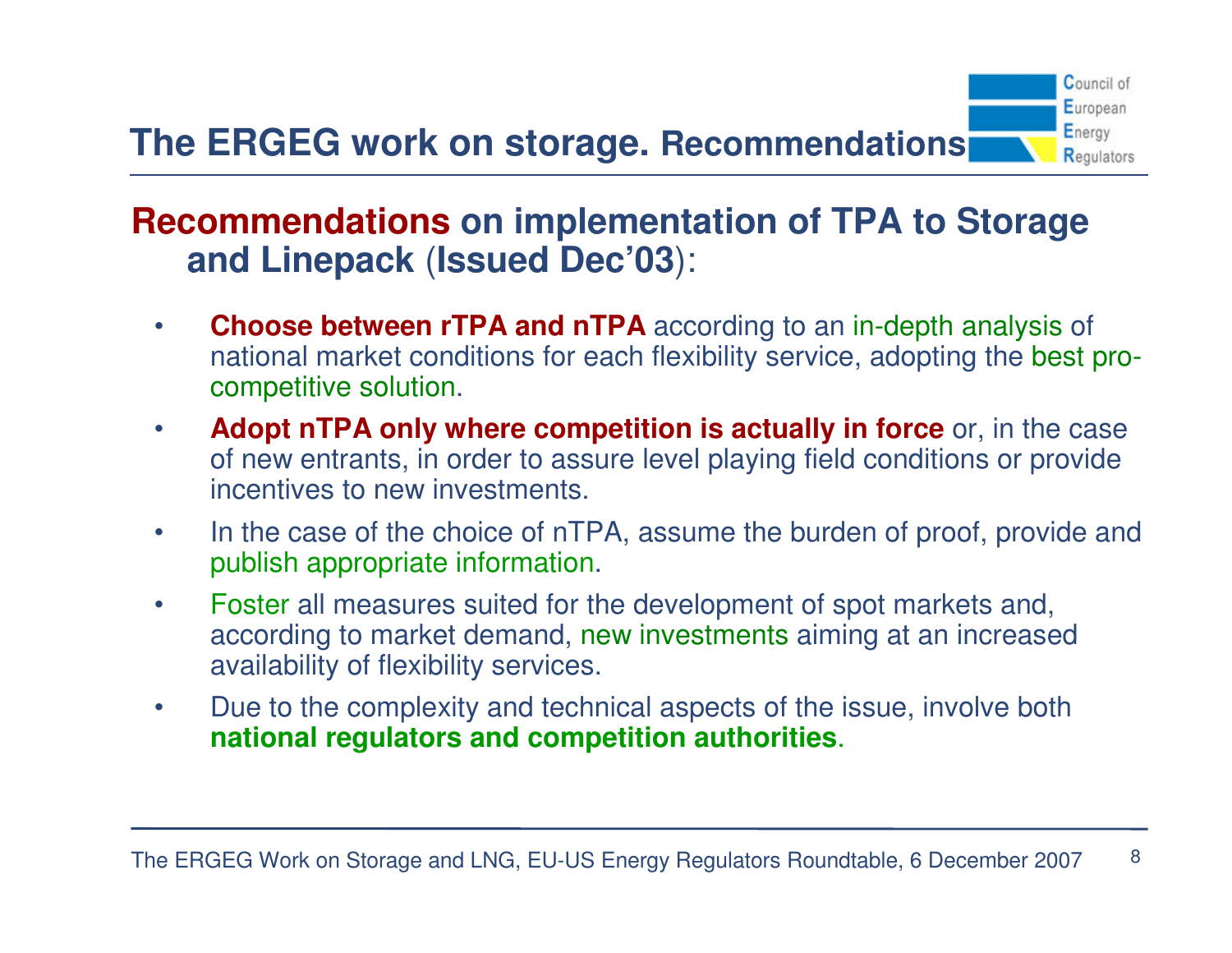# **The ERGEG work on storage. GGPSSO**

![](_page_8_Picture_1.jpeg)

# **Guidelines for Good TPA Practice for Storage System Operators (GGPSSO) - Issued Jan'05**:

- • Addressed to all **Storage System Operators** (SSOs) as well as the storage **users** and relate to the implementation of the Gas Directive.
- • Do not go beyond the Gas Directive in creating or restricting TPA rights to any storage facility or part thereof. They are **not legally binding**.
- •They intend to give a minimum set of rules required for the organisation of the market for storage capacity. They are forward looking and should be **flexible** enough to account for developments in market arrangements.
- • The purpose is to ensure that SSOs provide the services needed by users on a **fair and non-discriminatory basis**.
- • It shall be incumbent upon each SSO to **demonstrate** to the relevant National Regulatory Authority (NRA) upon its request that it meets the GGPSSO.
- • An overriding principle is that storage systems and processes implemented by the SSOs maintain **secure, reliable and efficient operation** of the storage system (Article 8(1.a) of the Gas Directive).
- $\bullet$ Implemented **by 1 April 2005**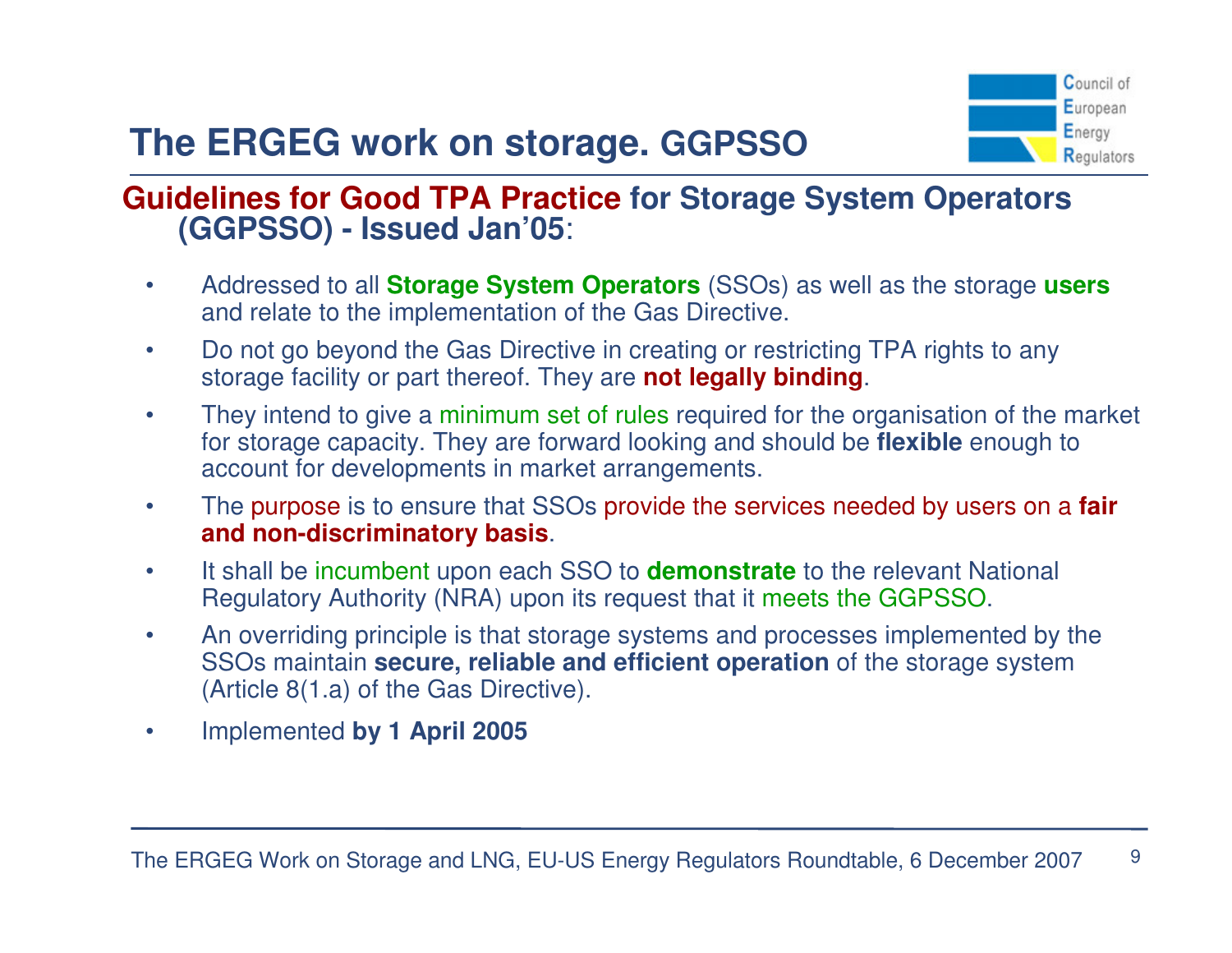# **The ERGEG work on storage. GGPSSO**

![](_page_9_Figure_1.jpeg)

# **GGPSSO - Issues covered**:

- $\bullet$ • Roles and responsibilities of Storage System Operators
- $\bullet$ • Role of storage users
- •Necessary TPA services
- •Capacity allocation and congestion management mechanisms
- $\bullet$ Confidentiality requirements
- $\bullet$ • Transparency requirements
- $\bullet$ Tariff structure and derivation
- •Secondary market
- •Cooperation with TSOs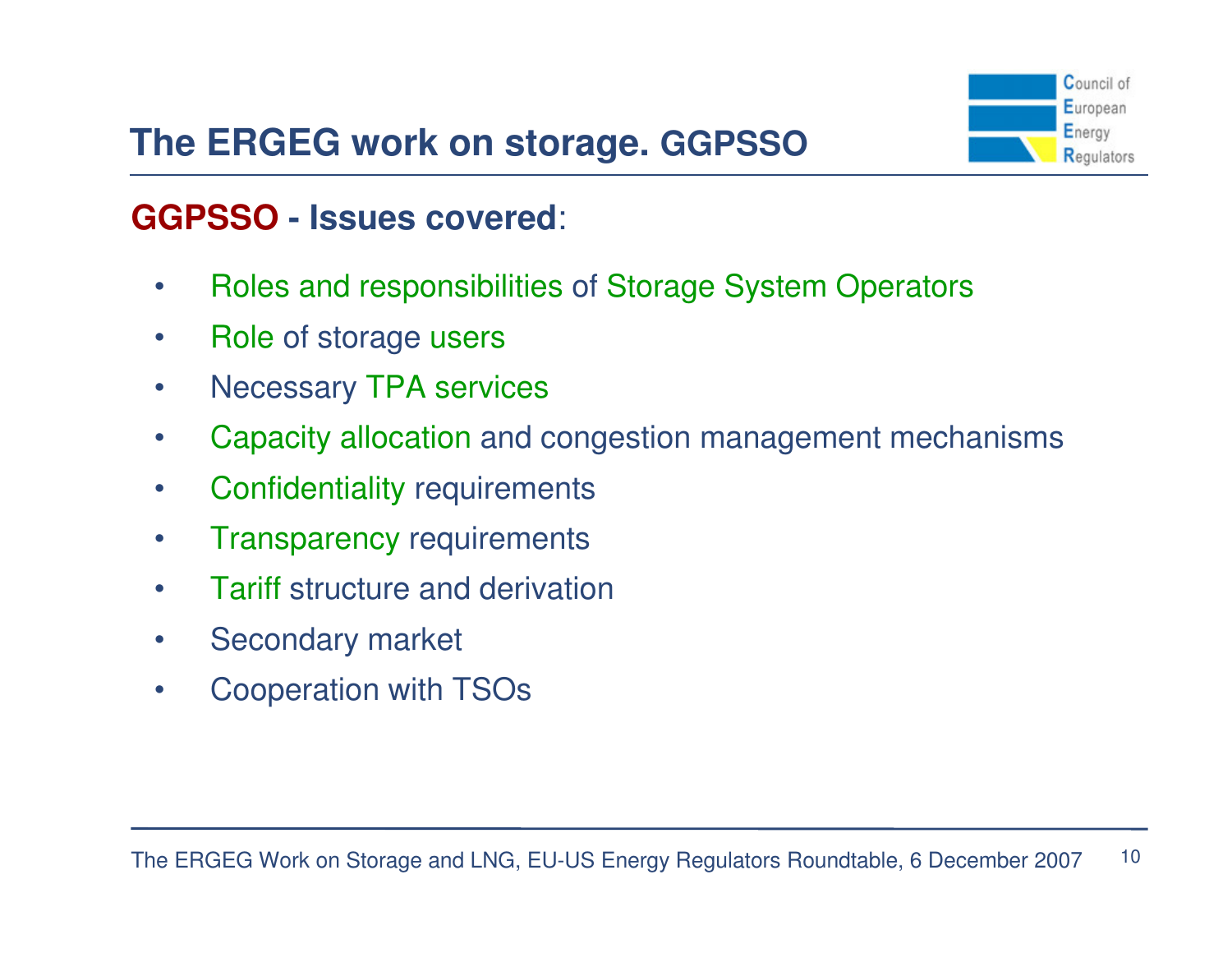![](_page_10_Figure_1.jpeg)

# **Monitoring of the GGPSSO implementation**:

- $\bullet$ 1st Monitoring report - Dec. 2005
- $\bullet$ 2nd Monitoring report - Nov. 2006

![](_page_10_Figure_5.jpeg)

The ERGEG Work on Storage and LNG, EU-US Energy Regulators Roundtable, 6 December 2007 11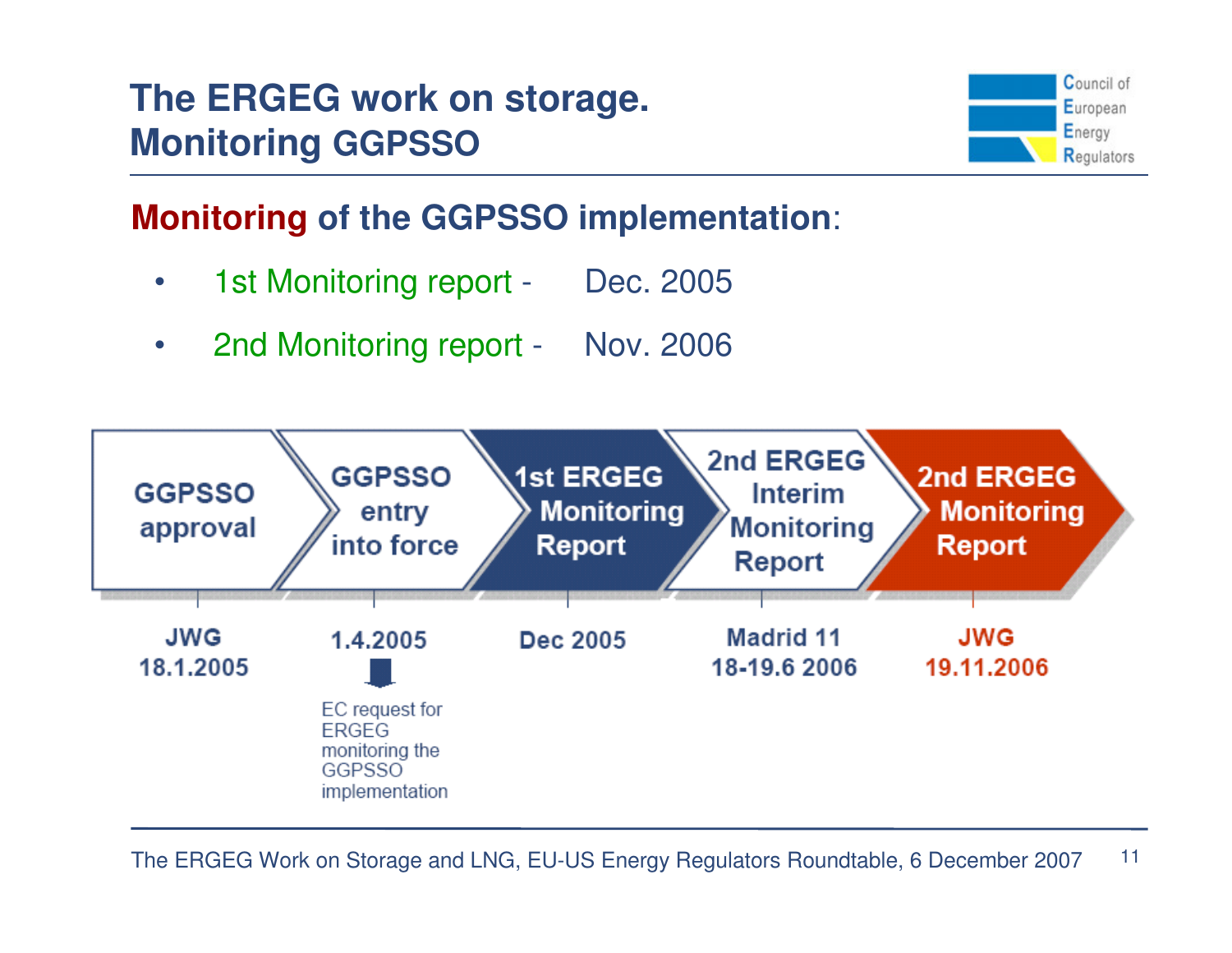![](_page_11_Picture_1.jpeg)

**2nd GGPSSO Monitoring results. Market framework**:

- $\bullet$  **Access regimes differ widely across the EU**
	- In 7 countries (Belgium, CZ, H\*, IT, Latvia, PL, ES) •tariffs/methodologies are set or approved by the competent NRA or defined in national legislation before their entry into force
	- In (A, CZ, DK, F, NL, Slovakia, Sweden, UK, Germany) tariffs are set by •the SSO, however in some of those countries, the NRA is somehow involved in tariff setting/ex post (abuse) control

#### $\bullet$ **Unbundling not effective in most cases**

- • A large number of SSOs (18 out of 31) are not legally separated from other gas business of the overall company
- Some SSOs (8) are legally separated, but the incumbent gas supplier •owns or has a significant stake in the SSO
- **Most storage facilities are fully booked or have little available**   $\bullet$ **capacity**
	- Around 43,5% of monitored storage capacity is fully booked •
	- •Around 38% has less than 5% of capacity available
- $\bullet$ **Access is often limited to a few incumbents**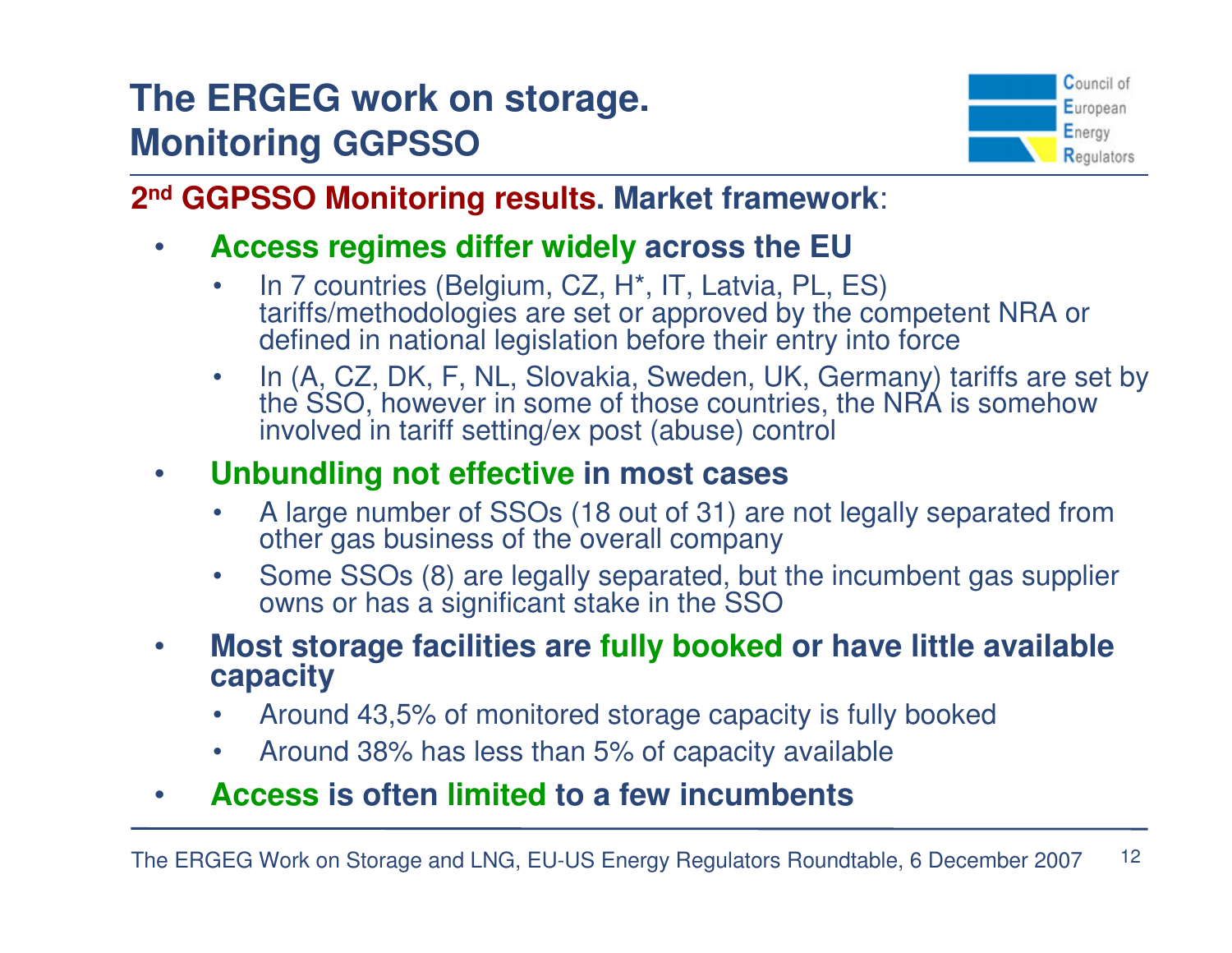![](_page_12_Figure_1.jpeg)

### **2nd GGPSSO Monitoring results. Results**:

- **1. More than 2 years after the entry into force of the 2nd Directive, results indicate that compliance has improved but remains insufficient**
	- •Non-compliance not limited to smaller SSOs
- **2. Access to flexibility is crucial in terms of competition and security of supply** (no storage access – no retail competition)

## **3. Storage is the EU's main flexibility instrument**

 $\bullet$  Lack of flexibility is an entry barrier for new market participants that do not benefit from portfolio effects

#### **4. Storage is a "de facto" monopoly in most countries**

- In most countries there is either only one SSO or product not •comparable
- Competition between SSOs is limited•

#### **5. Where storage competition would be possible this is usually hampered by insufficient access to storage.**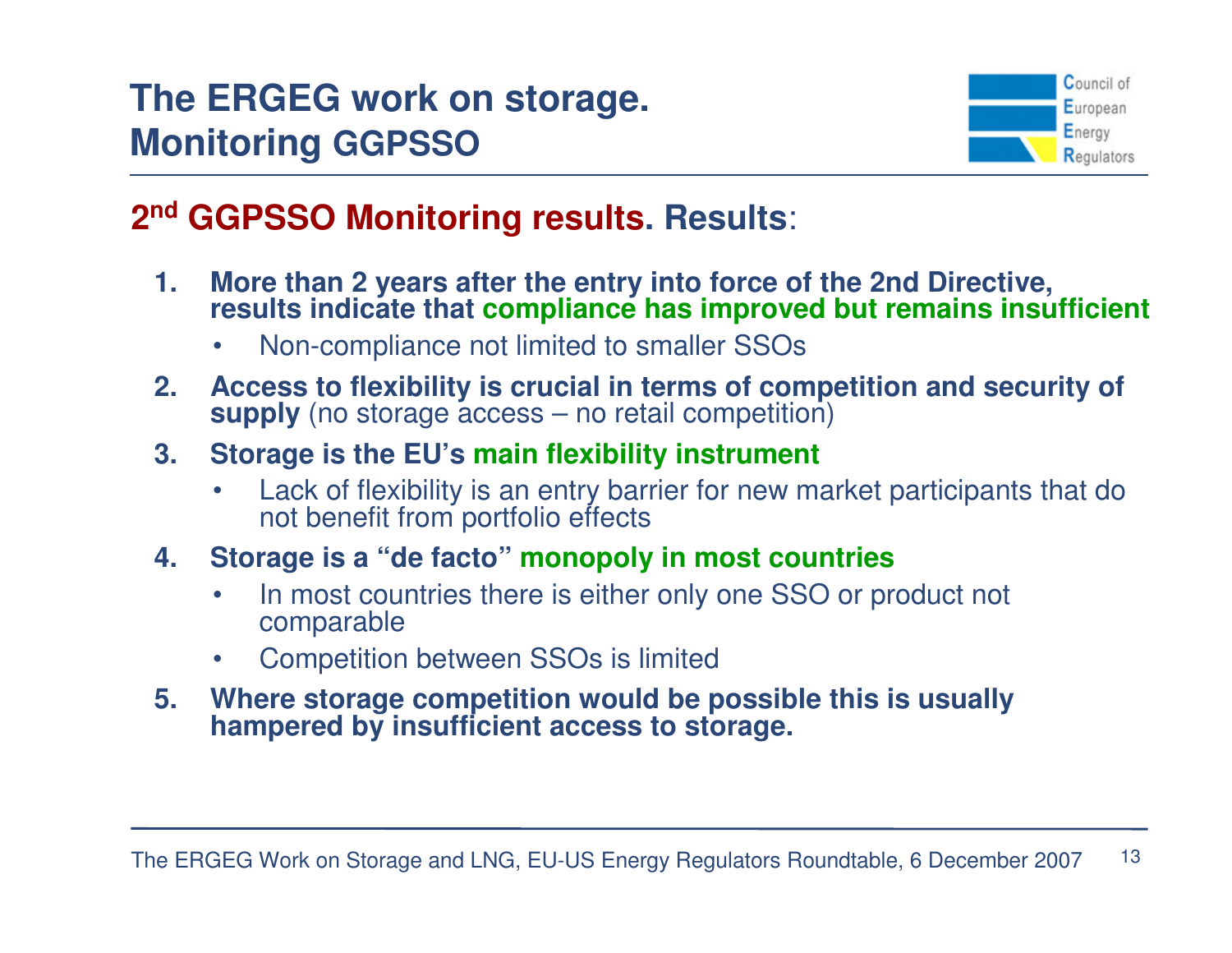![](_page_13_Figure_1.jpeg)

### **2nd GGPSSO Monitoring results. Results**:

- **6. Other instruments may not be available to new entrants or may not be equivalent**
- **7. Available capacity is very limited. Capacity is usually booked long-term by incumbents**
- **8. Most SSOs have supply affiliates**
- **9. Confidentiality and thus, non discriminatory treatment cannot be currently guaranteed.**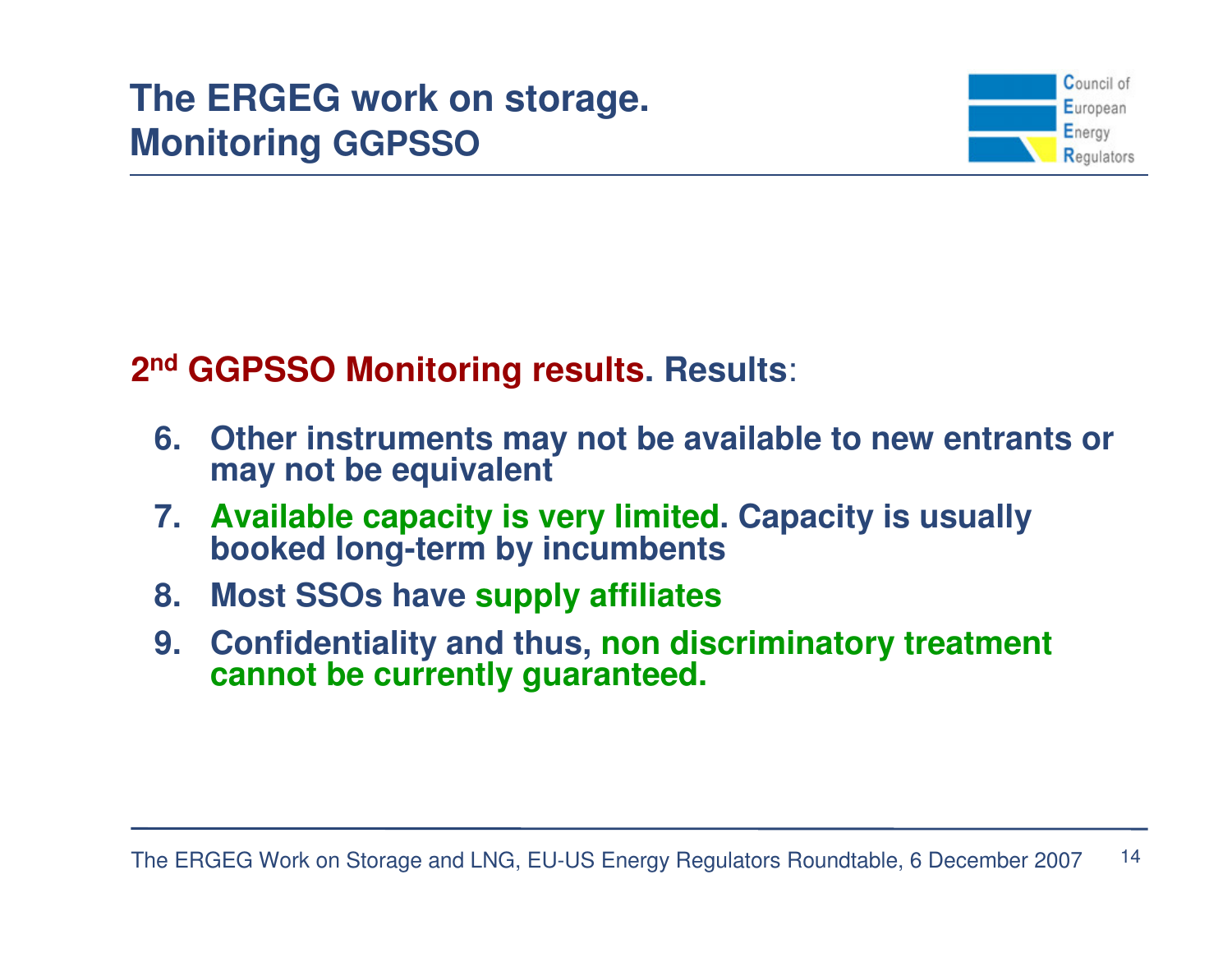![](_page_14_Picture_1.jpeg)

#### **2nd GGPSSO Monitoring results. CONCLUSION 1**:

#### $\bullet$ **Given the fact that**

- • implementation of the voluntary arrangements developed by ERGEG have not been fully complied by to sufficient levels and
- because of big differences in regulatory powers and regulatory regimes for •storage access

#### **ERGEG recommends to the European Commission that legally binding rules for access to gas storage use needs to be introduced**

- • **Particular attention should be given to the areas where compliance with the GGPSSO remains weak**
	- •ensuring transparency
	- $\bullet$ equal treatment
	- •addressing congestion management including secondary markets
	- •levelling regulatory powers.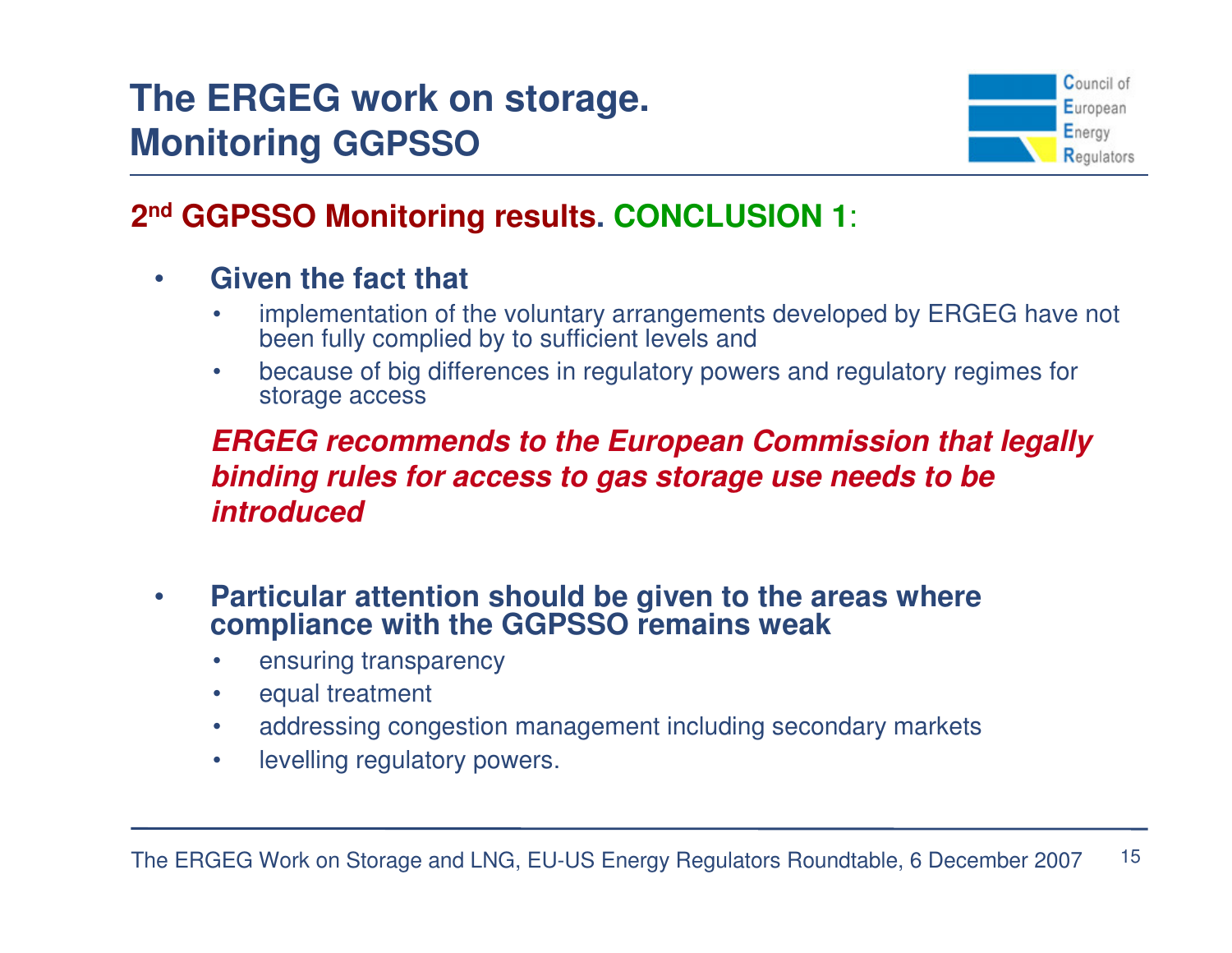![](_page_15_Picture_1.jpeg)

### **2nd GGPSSO Monitoring results. CONCLUSION 2**:

- • **As happened for transmission, the voluntary guidelines developed by ERGEG should form the basis for any bindings commitments**
	- $\bullet$  However, since ERGEG's monitoring exercise showed that in certain areas there was a scope for improving requirements, it may be necessary to go further than the obligations currently provided in the GGPSSO, in order to ensure equal and fair access to storage

#### **Binding arrangements should however not reassess the choice between negotiated and regulated access**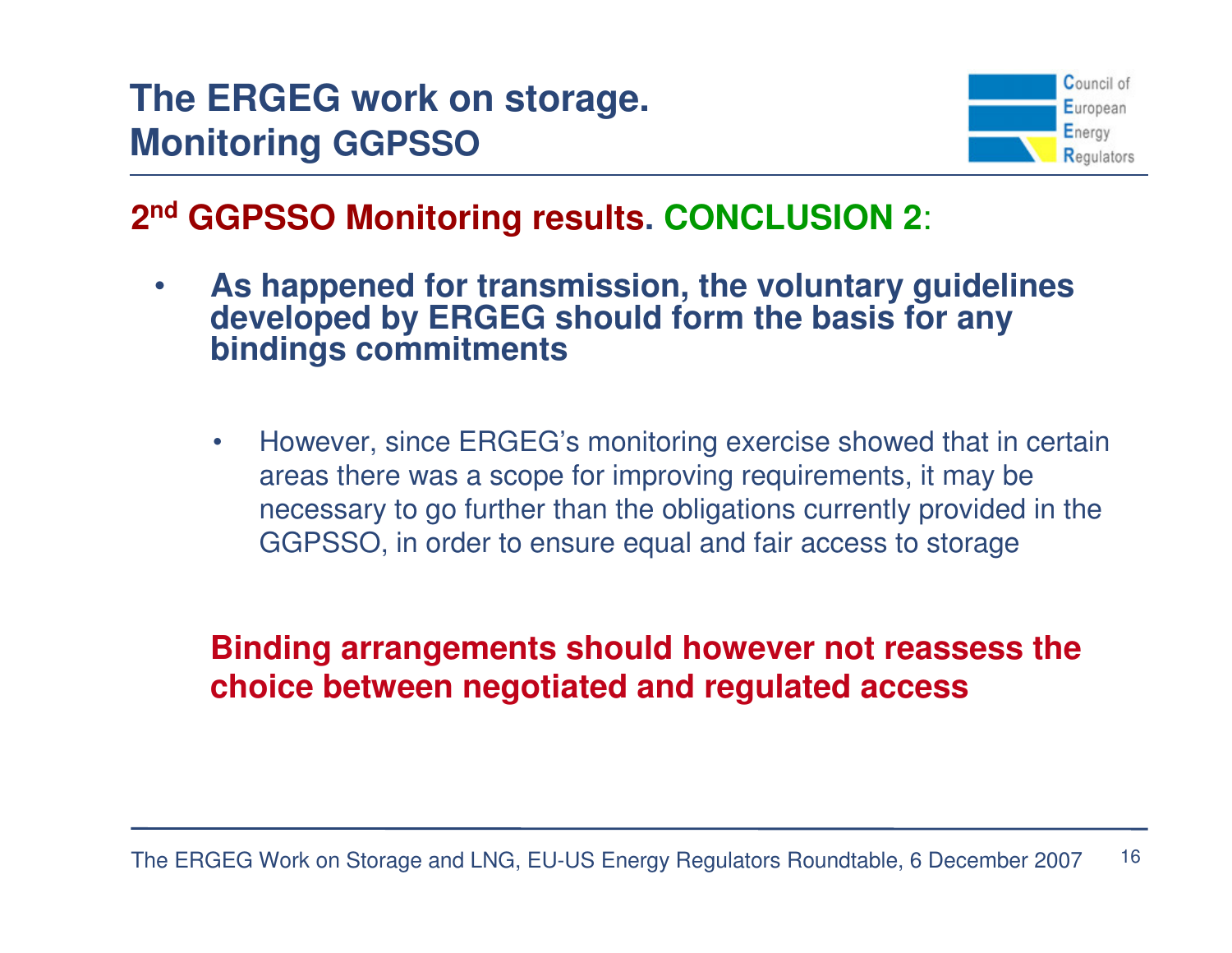![](_page_16_Figure_1.jpeg)

- $\bullet$ **The ERGEG work on storage**
- $\bullet$ **The ERGEG work on LNG**

![](_page_16_Figure_4.jpeg)

 $\bullet$ **Next steps and looking forward**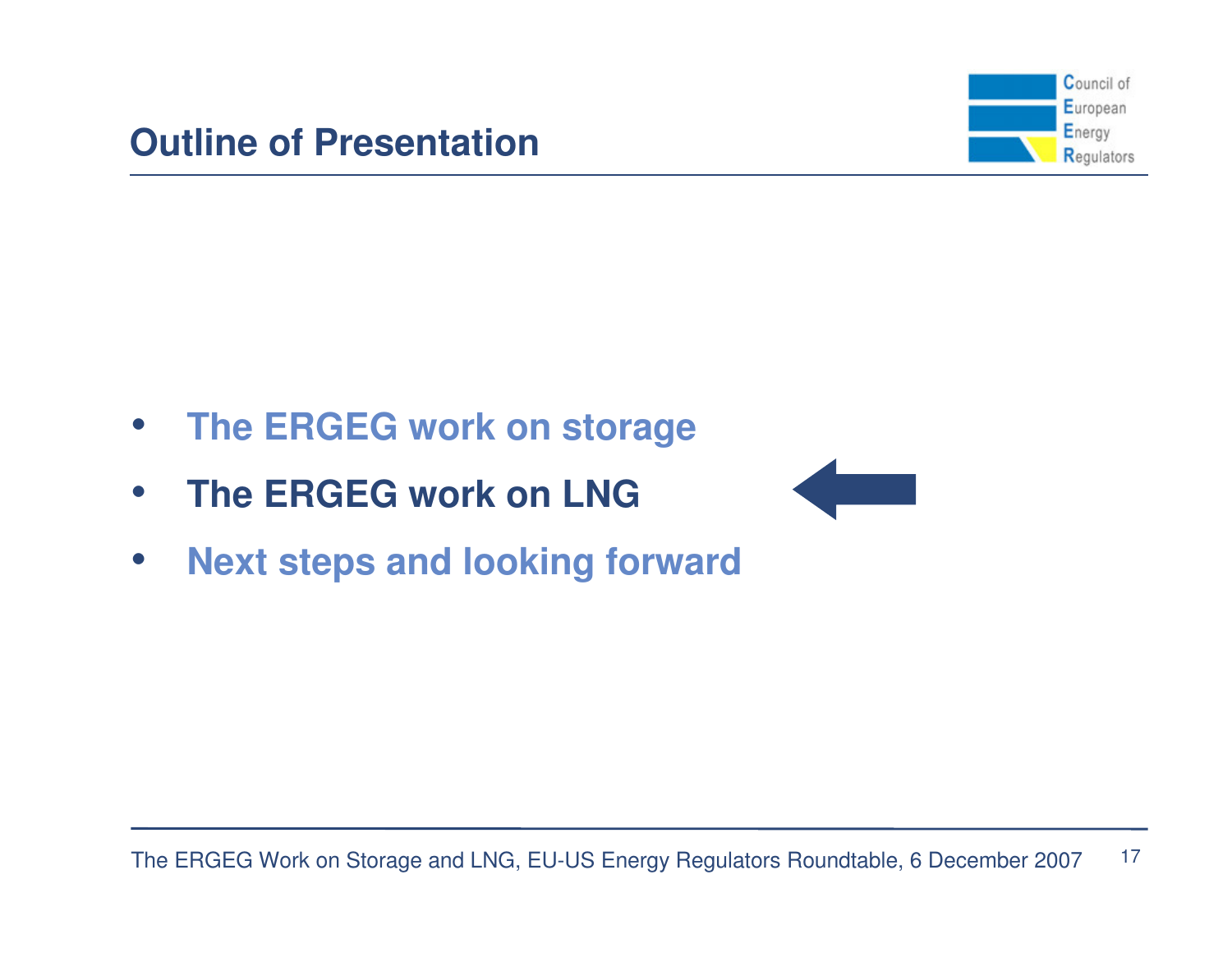![](_page_17_Picture_1.jpeg)

The departure point of ERGEG work on storage:

- $\bullet$  2nd Gas Directive contains several provisions on LNG:
	- • **Regulated access to LNG infrastructures**
		- **non-discriminatory** rules for access and **tariffs approved** by regulators
	- • TPA derogation possibility exists: major new or upgraded infrastructure **can be exempted from the rTPA rules**
		- granting the **exemption:** not detrimental to competition (art. 22)
	- •**Accounting** unbundling for LNG operators
- $\bullet$  ERGEG to ensure there is no barrier for LNG, to help achieve a competitive gas market.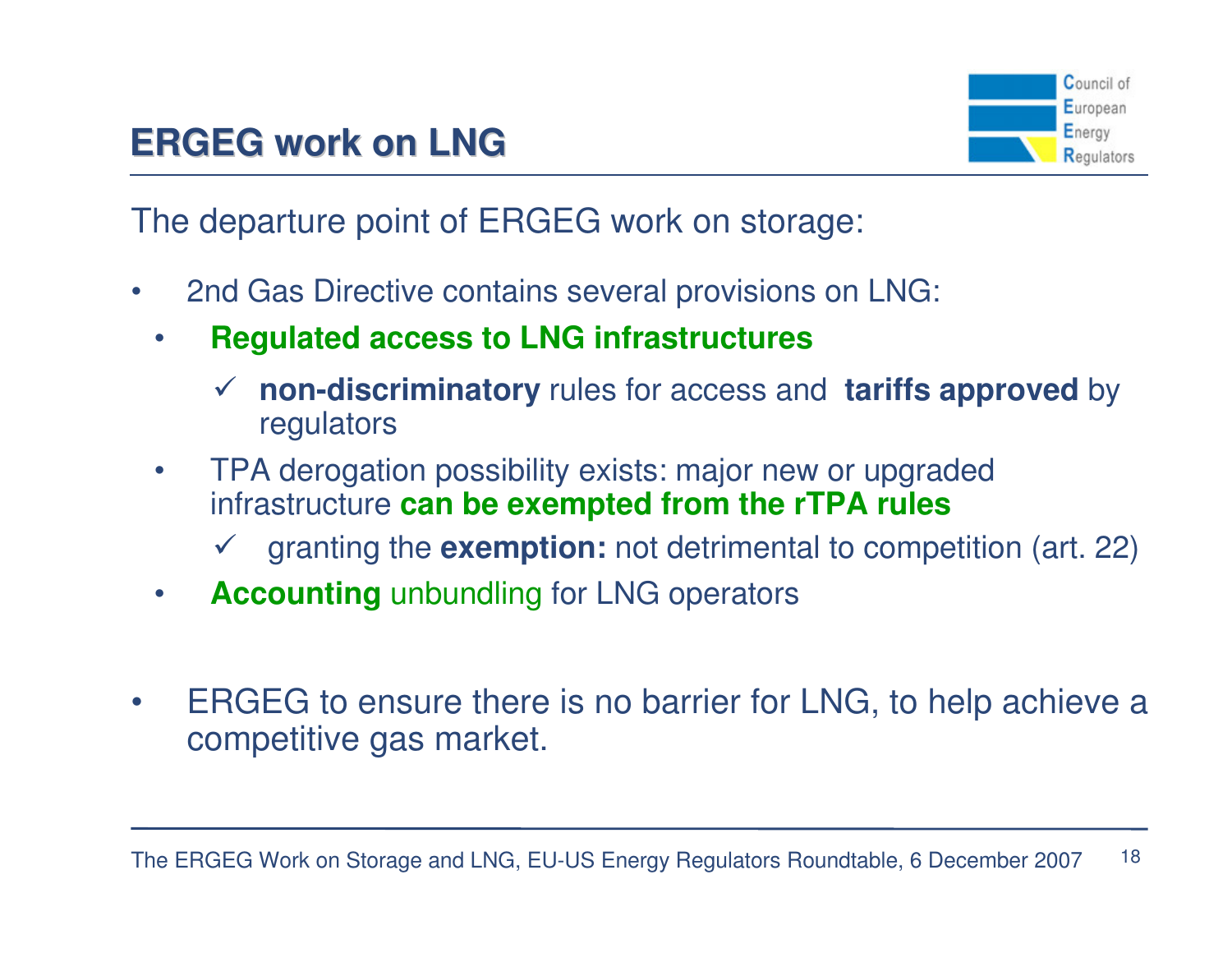![](_page_18_Picture_1.jpeg)

- • ERGEG has analysed the following issues:
	- $\checkmark$  Role that LNG can adopt in achieving a European internal market in natural gas.
	- $\checkmark$  Current state of the art: regulatory arrangements and operational rules, TPA models, tariff/remuneration systems, arguments set forth to grant exemptions or to promote rTPA. (NERA report)
	- $\sqrt{2}$ Room for improvement? Need for harmonization?

![](_page_18_Picture_6.jpeg)

#### **Guidelines for Good Practice on LNG terminal services**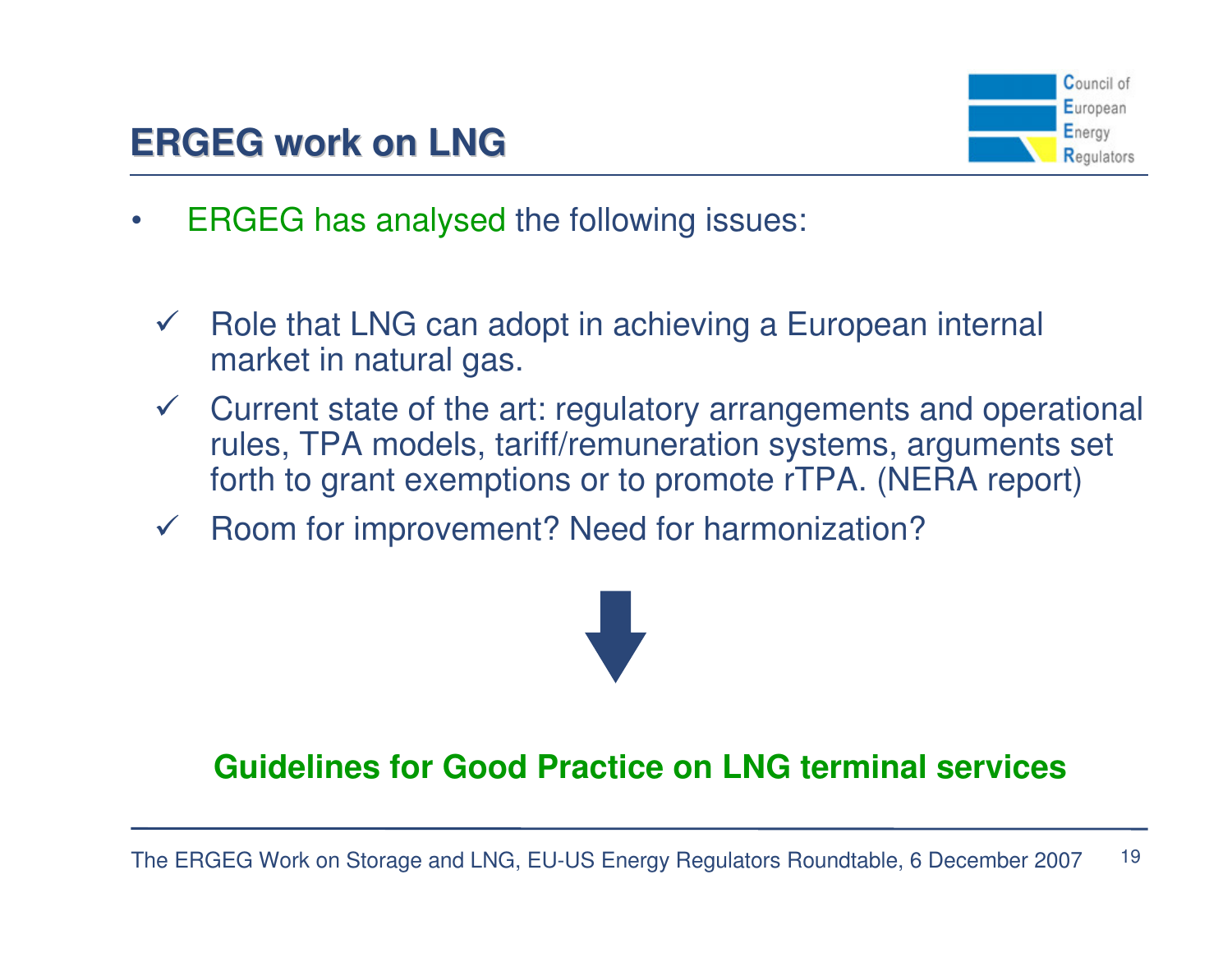![](_page_19_Figure_1.jpeg)

![](_page_19_Figure_2.jpeg)

The ERGEG Work on Storage and LNG, EU-US Energy Regulators Roundtable, 6 December 2007 20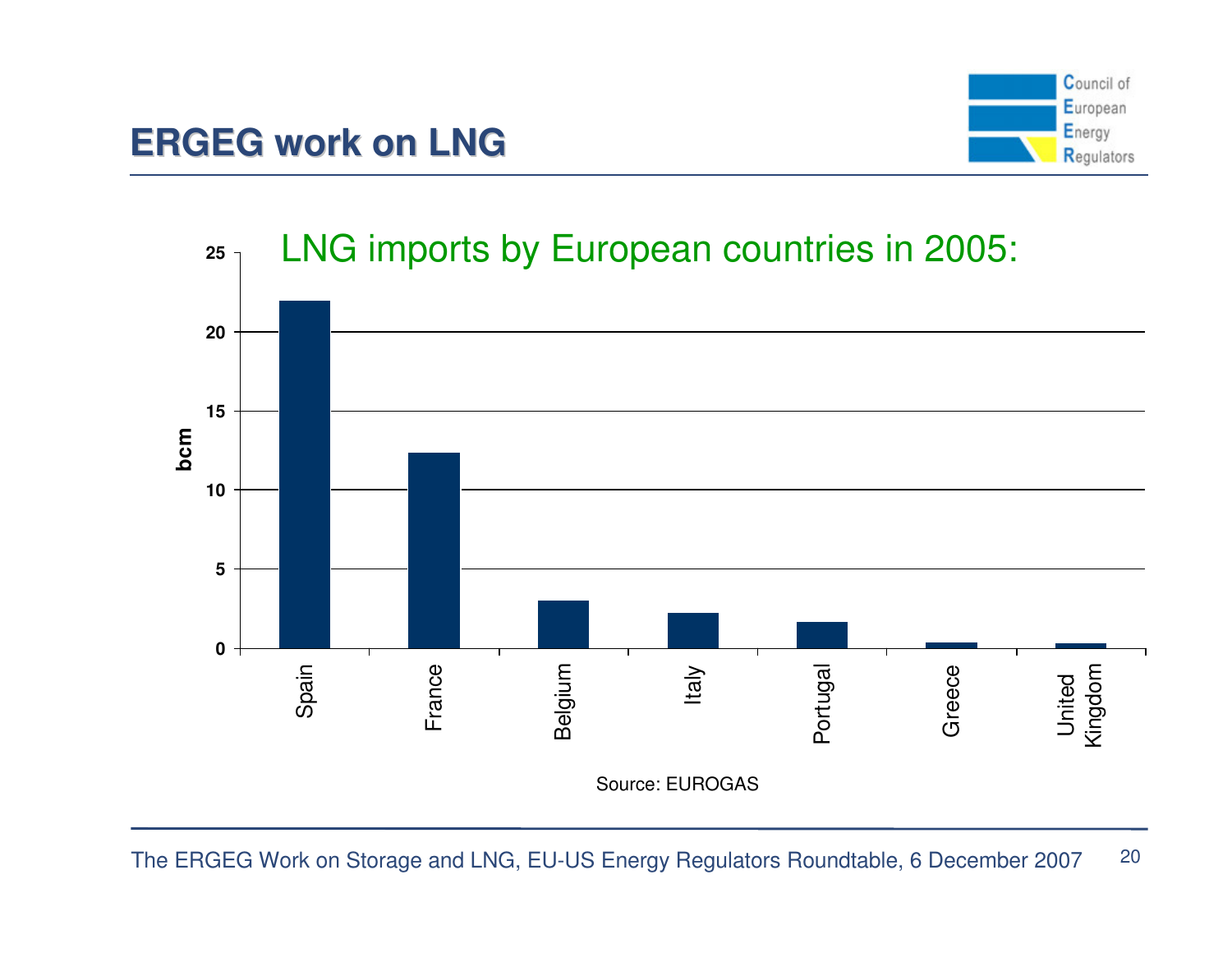![](_page_20_Picture_0.jpeg)

![](_page_20_Picture_1.jpeg)

•• LNG imports will rise significantly.

According to IEA projections, LNG deliveries are expected to reach **240 bcm by 2030**, representing a **six-fold increase** compared to 2005.

![](_page_20_Figure_4.jpeg)

• LNG supplies are important for both **security of supply** and **competition (two of the challenges of the Energy Policy for Europe)**

The potential of LNG supplies **to reduce concentration** on downstream markets still needs to be realized. (DGCOMP)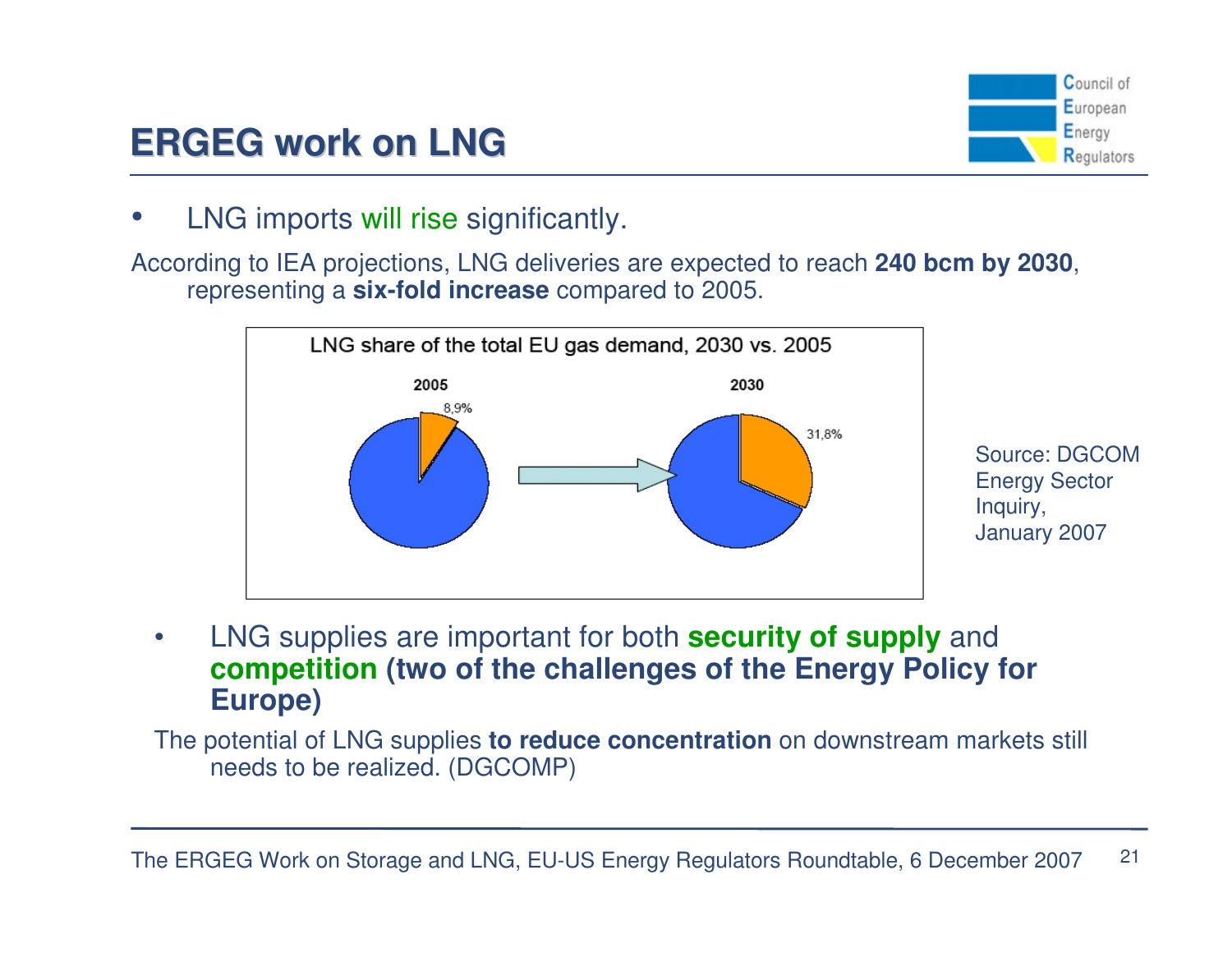![](_page_21_Figure_1.jpeg)

# **List of works undertaken by ERGEG on LNG**:

- 1. Report on "Third party access to LNG terminals" (report of a private consultant, NERA, for ERGEG)
- 2. Advice to the European Commission on the access regime to NewLNG facilities
- 3. Draft Guidelines for Good TPA Practice for LNG System Operators (GGPLNG)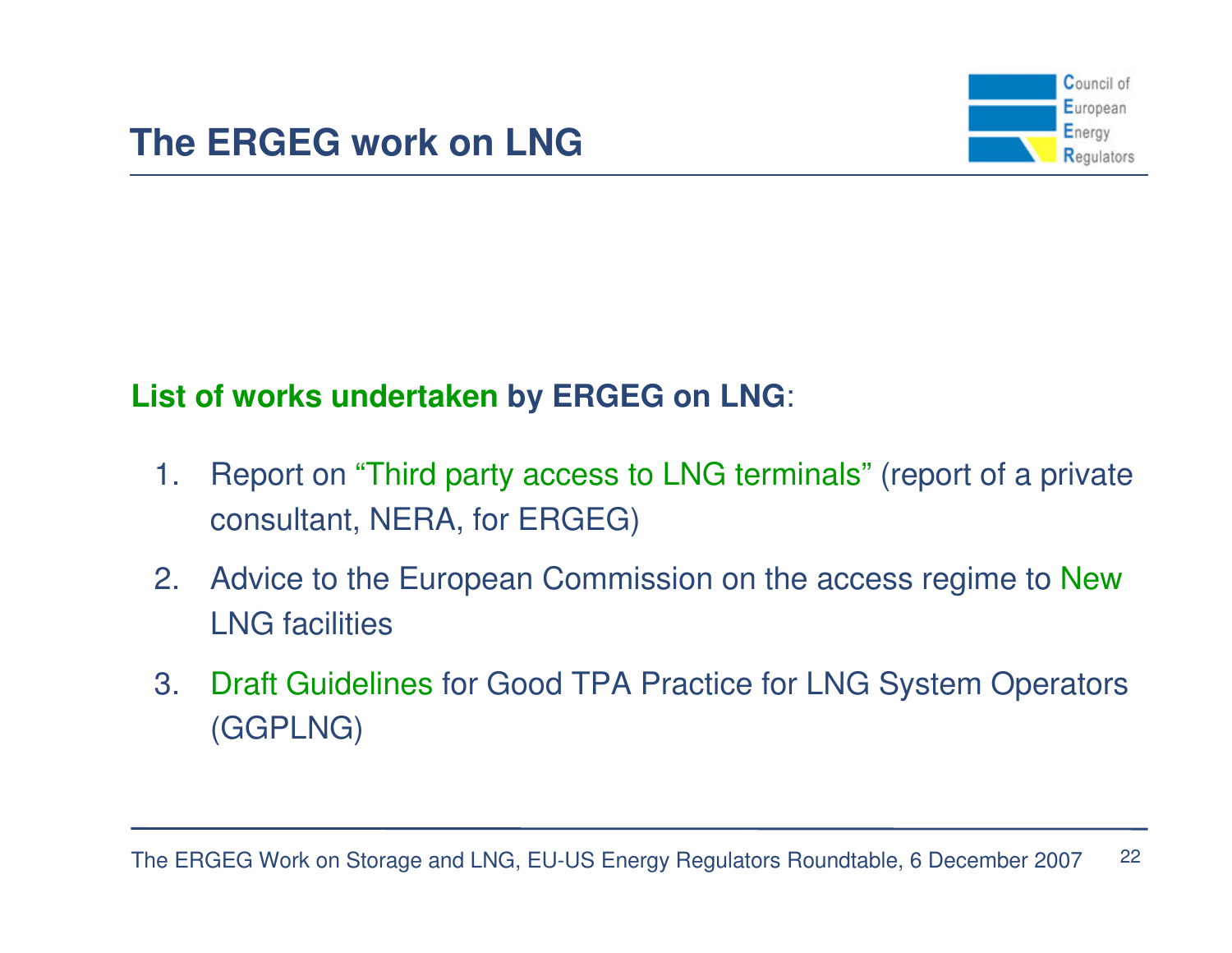# **The ERGEG work on LNG. NERA's report**

![](_page_22_Picture_1.jpeg)

## **Report on Third party access to LNG terminals (Issued Nov'06**):

- $\bullet$  **CONTENTS:**
	- •Analysis of existing regimes of LNG terminals in Europe
	- •Recommendations to improve existing measures
	- •Need for harmonization
- •**CONCLUSIONS**

In order to promote **competition and flexibility** in the use of LNG plants we would expect that as the different gas markets open and become more liquid, operational and regulatory **rules would tend to converge**. A first progress towards establishing **common guidelines** in key areas would help reduce uncertainty about future evolution of regulatory arrangements and would allow a level playing field for capacity trading and investment.

Common guidelines to promote the key reference variables (promotion of competition, efficient use of infrastructures, provision of security of supply and flexibility, non-discrimination, and promotion of investments) could be set on the basis of the recommendations made in the report.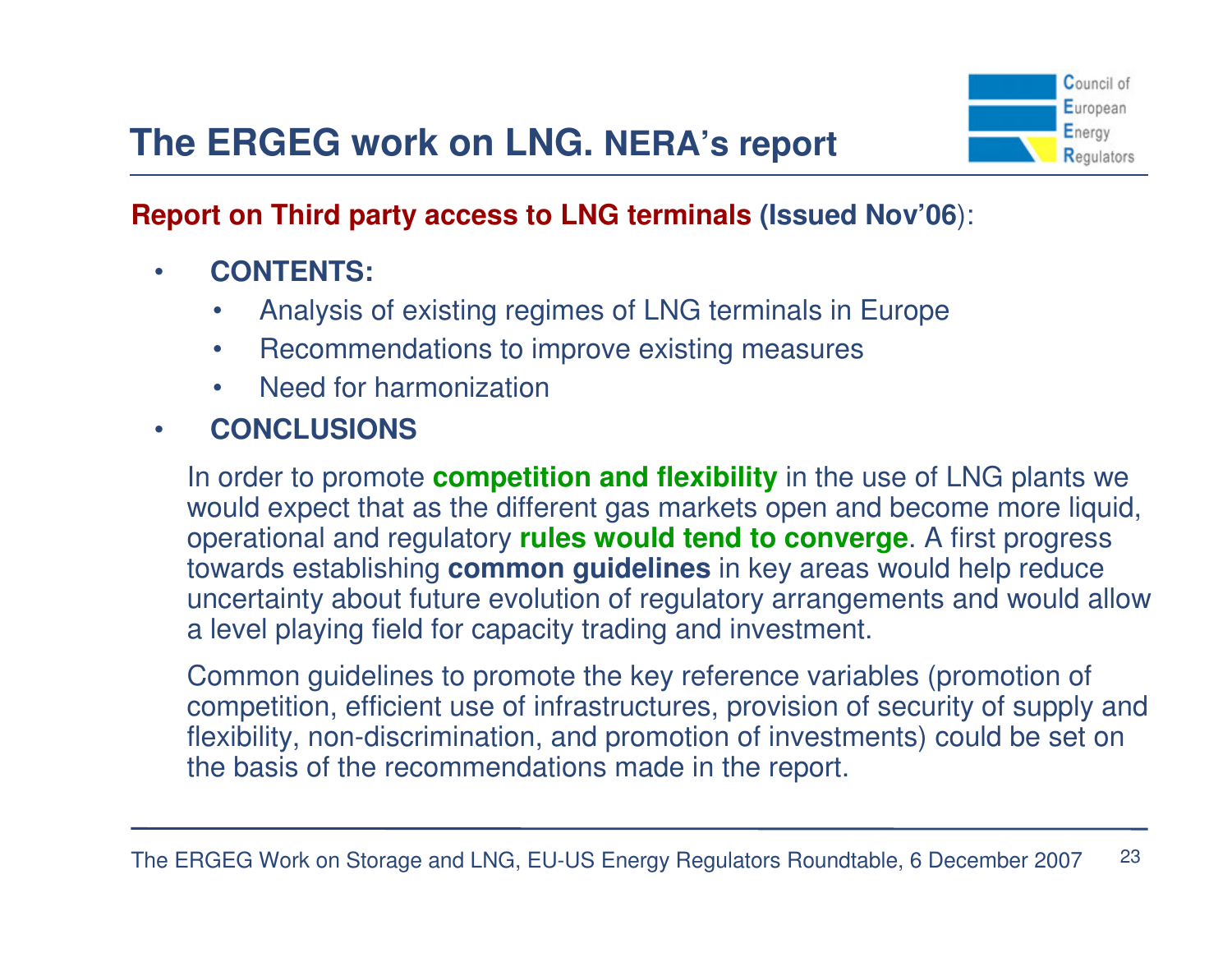#### **Advice to the European Commission on the access regime to New LNG facilities (Issued Apr'07**) **:**

- • European Commission requested ERGEG to provide advice on the applicability of the Gas Directive to some new LNG technologies, including:
	- • Offshore gravity based structures (GBS)
		- • As the location of the terminal is not a criterion in the Gas Directive, the GBS entirely meets the definition of LNG facility as described in the Gas Directive.
	- • Platform based import terminals
		- If the platform based import terminal contains the same features as a GBS, and •provides the same services, it entirely meets the definition of LNG facility
		- If the platform is not able to provide the regasification services, it should then not be •considered an LNG facility but an entry-point to the interconnected system
	- $\bullet$  Floating storage regasification units (FSRU)
		- • It meets the definition of LNG facility described in article 2(11) of the Gas Directive and must be regarded as a small floating LNG terminal
	- • Regasification vessels (RV)
		- • A vessel moving all over the world does not fit with the concept of terminal. An RV is not part of the system and can not be called an LNG facility
		- The connecting infrastructure must be considered as part of the transmission system. •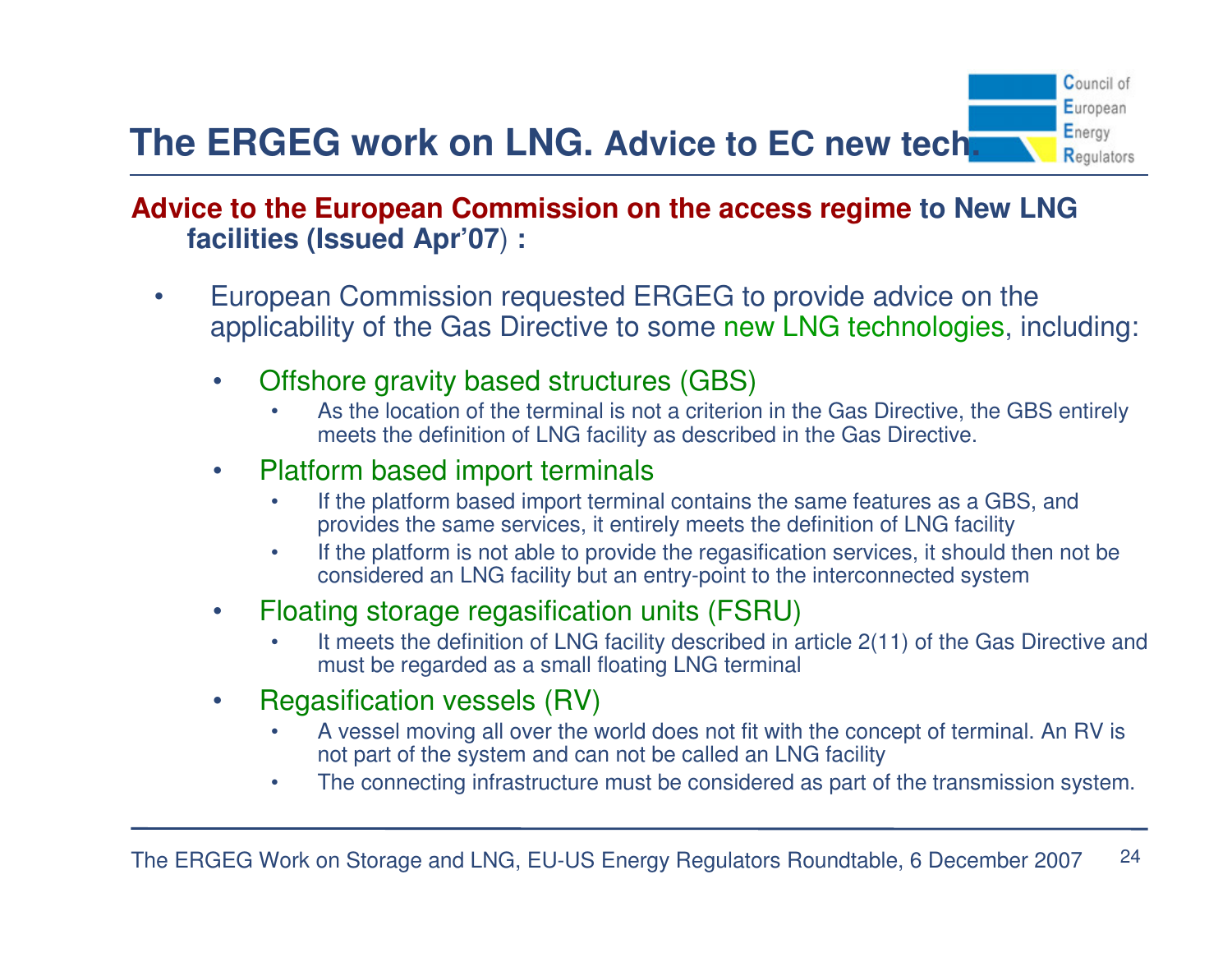![](_page_24_Picture_1.jpeg)

#### **Guidelines for Good TPA Practice for LNG System Operators (GGPLNG) (Ongoing**) **:**

- •In Europe, several access regimes have been adopted: the rTPA and different modalities of exemptions, all of them lawful systems addressed to promote investment on infrastructures and competition in gas markets.
- $\bullet$ The GGPLNG concern TPA to LNG facilities in accordance with Article 18 of the Gas Directive which establishes a regulated TPA regime to LNG facilities based on published tariffs.
- $\bullet$  The GGPLNG do not go beyond the Gas Directive in creating or restricting TPA rights. They are not legally binding.
- $\bullet$ The GGPLNG are intended as possible input from ERGEG for an amendment of Regulation 1775/2005 and its annexes.
- $\bullet$  The Guidelines are intended to apply to LNG facilities insofar as they are subject to the Regulation 1775/2005.
- $\bullet$  The Regulators consider that they also could possibly serve as an input for them when receiving an application for exemption or to monitor the effective implementation of the conditions set when granting an exemption to LNG facilities.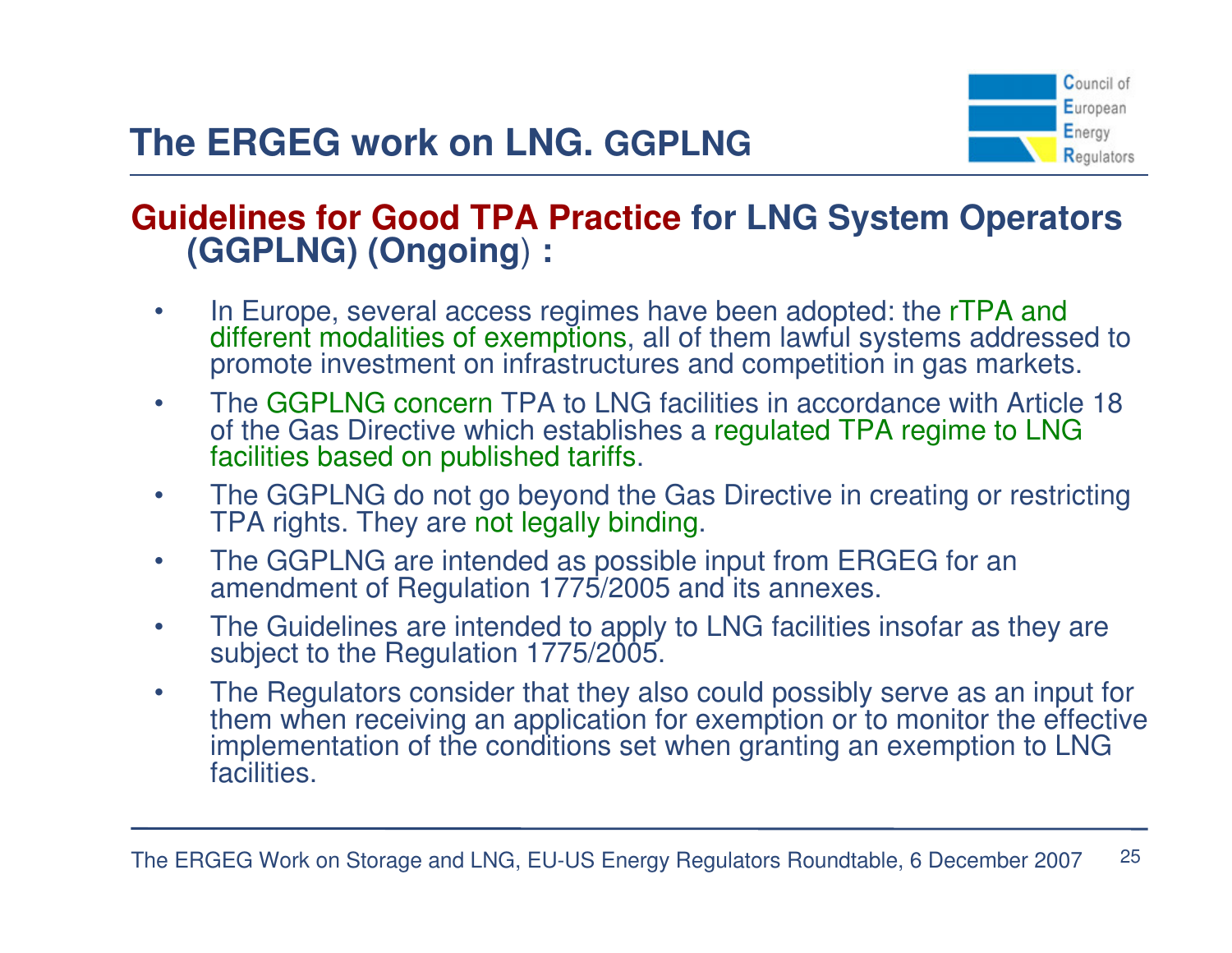![](_page_25_Picture_0.jpeg)

# **The ERGEG work on LNG. GGPLNG**

#### **GGPLNG-Issues covered**:

- $\blacktriangleright$ Tariffs for access to the system
- $\blacktriangleright$  TPA services:
	- > Roles and responsibilities
	- > Necessary TPA services
	- > Other requirements
- Capacity allocation and congestion management mechanisms
	- > Capacity Calculation
	- $\blacktriangleright$  Principles underlying Capacity Allocation mechanisms and congestion management procedures
	- Congestion Management
- $\blacktriangleright$ Transparency Requirements
- $\blacktriangleright$ Trading of capacity rights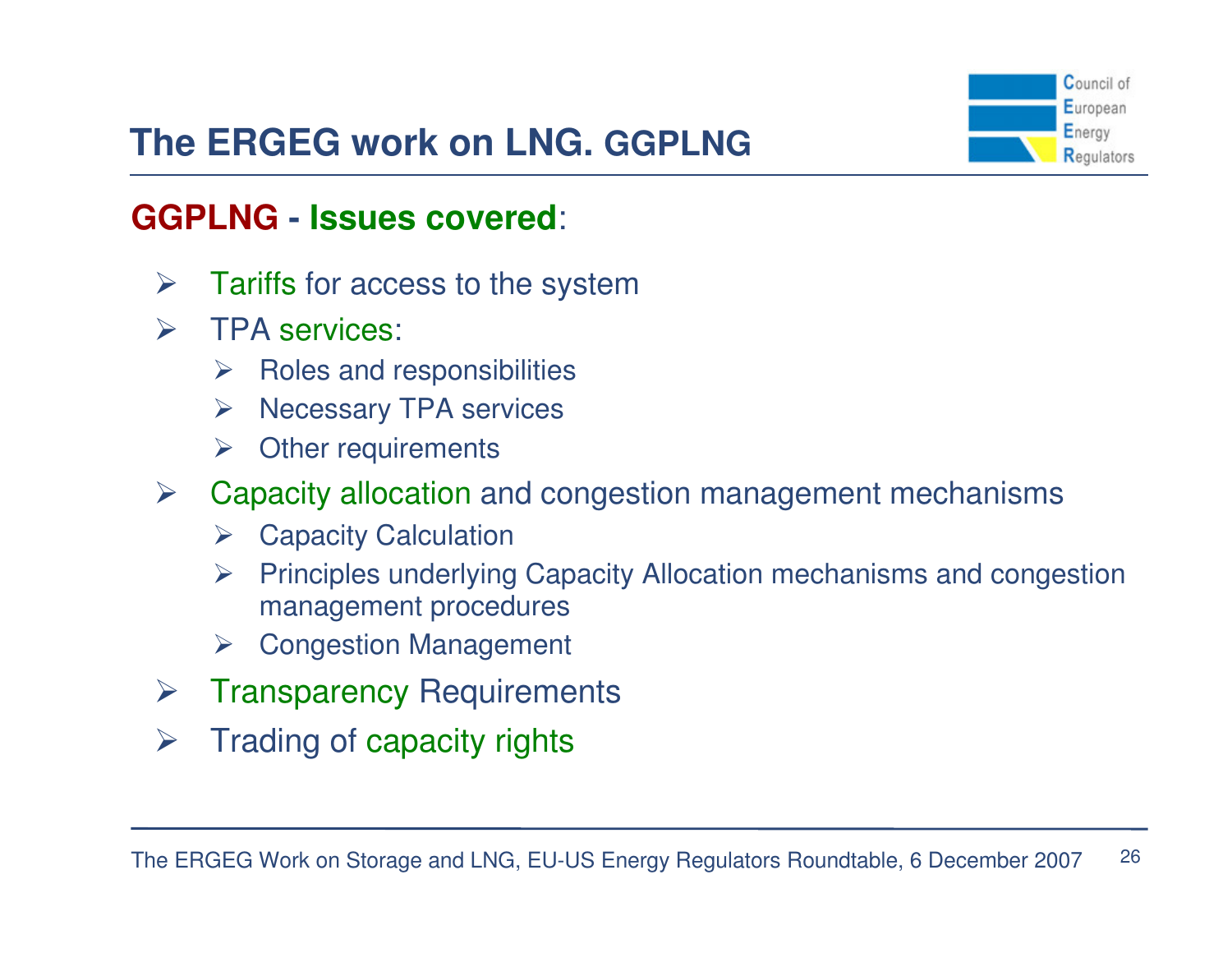![](_page_26_Picture_1.jpeg)

## **Subsequent ERGEG work on LNG:**

- $\blacktriangleright$  GGPLNG final approval after:
	- > Informal consultation of relevant stakeholders: GLE, Eurogas,<br>FEET etc. (already done) EFET,etc. (already done)
	- $\blacktriangleright$  Approval by the Gas Focus Group and ERGEG (foreseen for the next month)
	- > Public Consultation Process (after ERGEG approval)
	- Final version of the GGPLNG, including the result of the Public<br>Consultation Process Consultation Process.
- $\blacktriangleright$ Monitoring of the GGPLNG implementation ?
- $\blacktriangleright$  They could serve as an input from ERGEG for an amendment of Regulation 1775/2005 and its annexes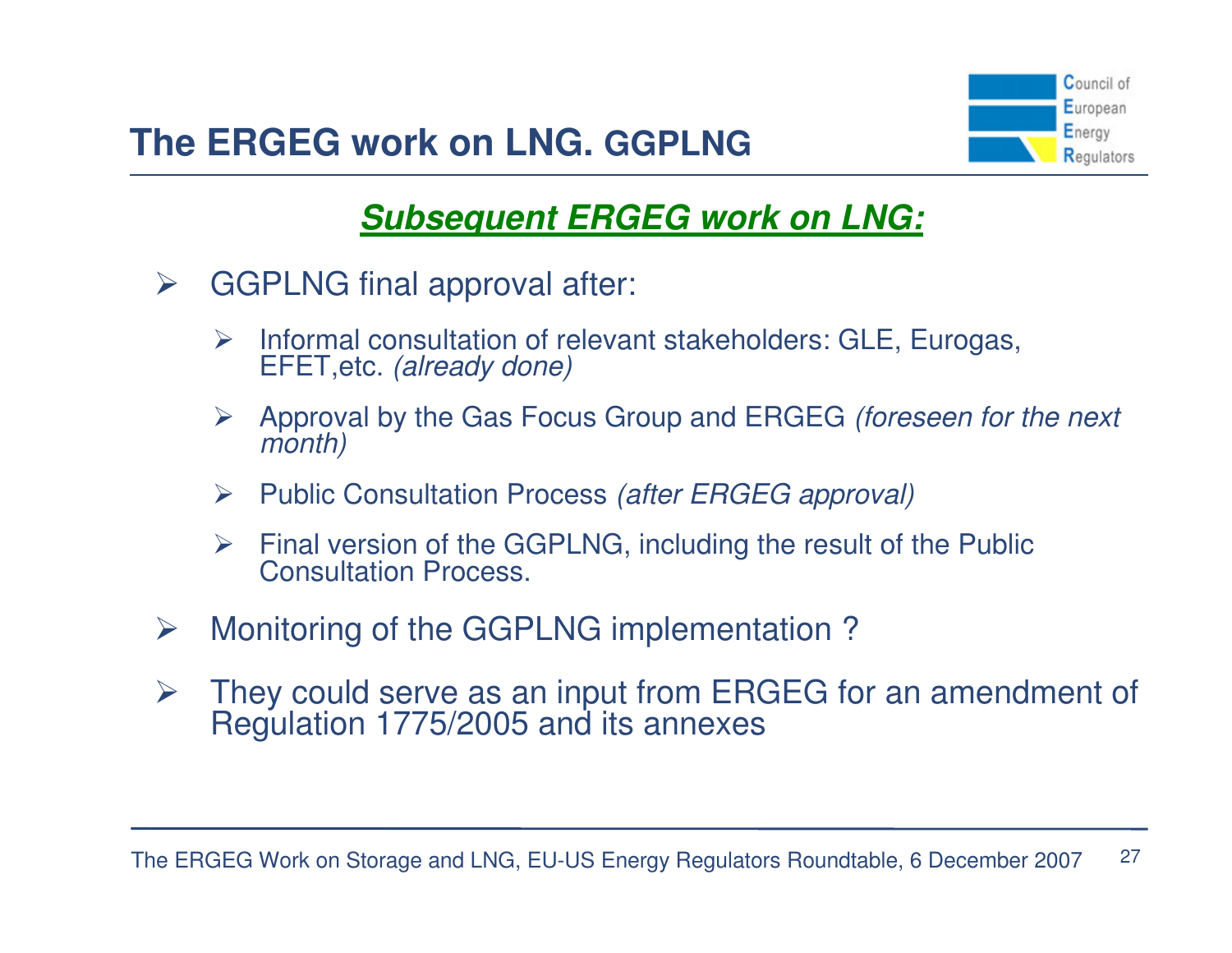![](_page_27_Figure_1.jpeg)

- $\bullet$ **The ERGEG work on storage**
- $\bullet$ **The ERGEG work on LNG**
- $\bullet$ **Next steps and looking forward**

![](_page_27_Picture_5.jpeg)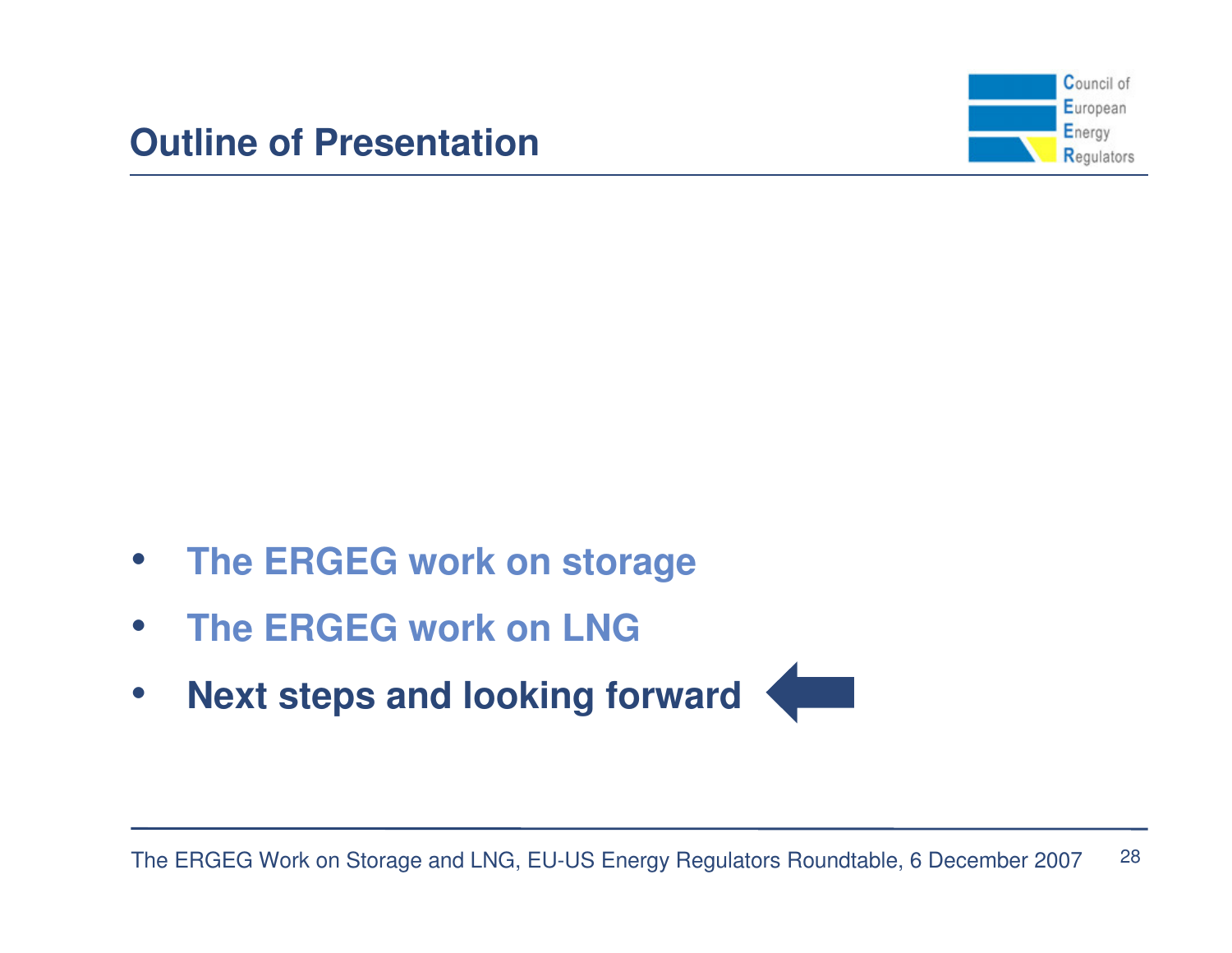![](_page_28_Picture_1.jpeg)

# **Third EC Energy package - Proposal of new rules of access to storage and LNG facilities:**

- $\bullet$  Based on Guidelines for Good Practice agreed in Madrid (storage) and drawn up by ERGEG (LNG)
	- $\bullet$ Minimum TPA requirements
	- •Congestion management
	- $\bullet$ **Transparency**
	- $\bullet$ Secondary markets
- • More clarity on storage offered to the market
	- •Legal and functional unbundling
	- $\bullet$  Define (Member States) and monitor (NRA) 'when technically and/or economically necessary to gain access to the system...'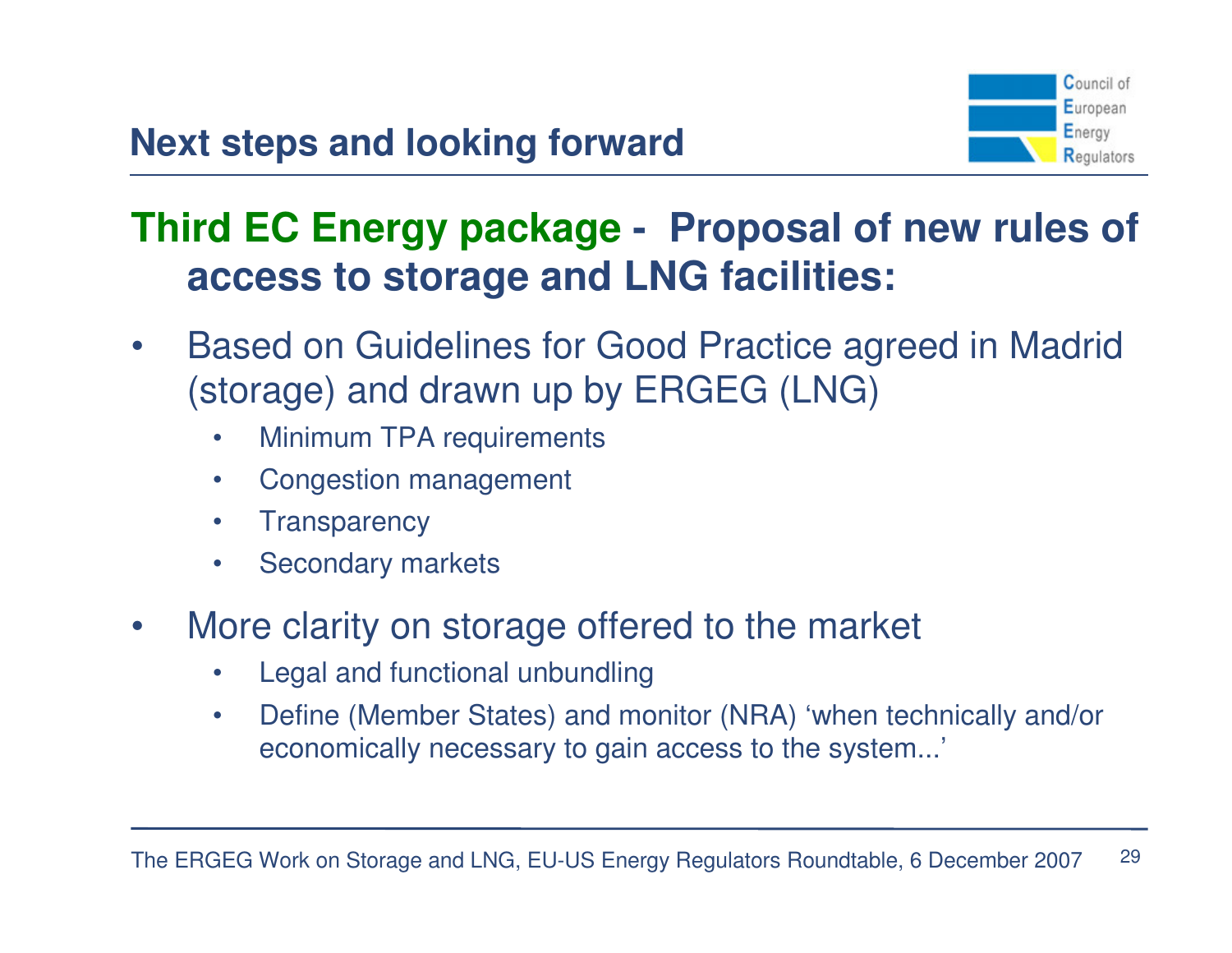![](_page_29_Picture_1.jpeg)

#### **ERGEG will actively contribute during the 3rd EC energy package development process:**

#### **STORAGE**

• **Guidelines will serve as an ERGEG input to the European Commission to be considered within the 3rd Energy legislative package**

#### **LNG**

- • **GGPLNG to be approved during the following months, taking into account the views of the relevant stakeholders**
- $\bullet$ **Possible GGPLNG compliance monitoring**
- $\bullet$  **Guidelines will serve as an ERGEG input to the European Commission to be considered within the 3rd Energy legislative package**